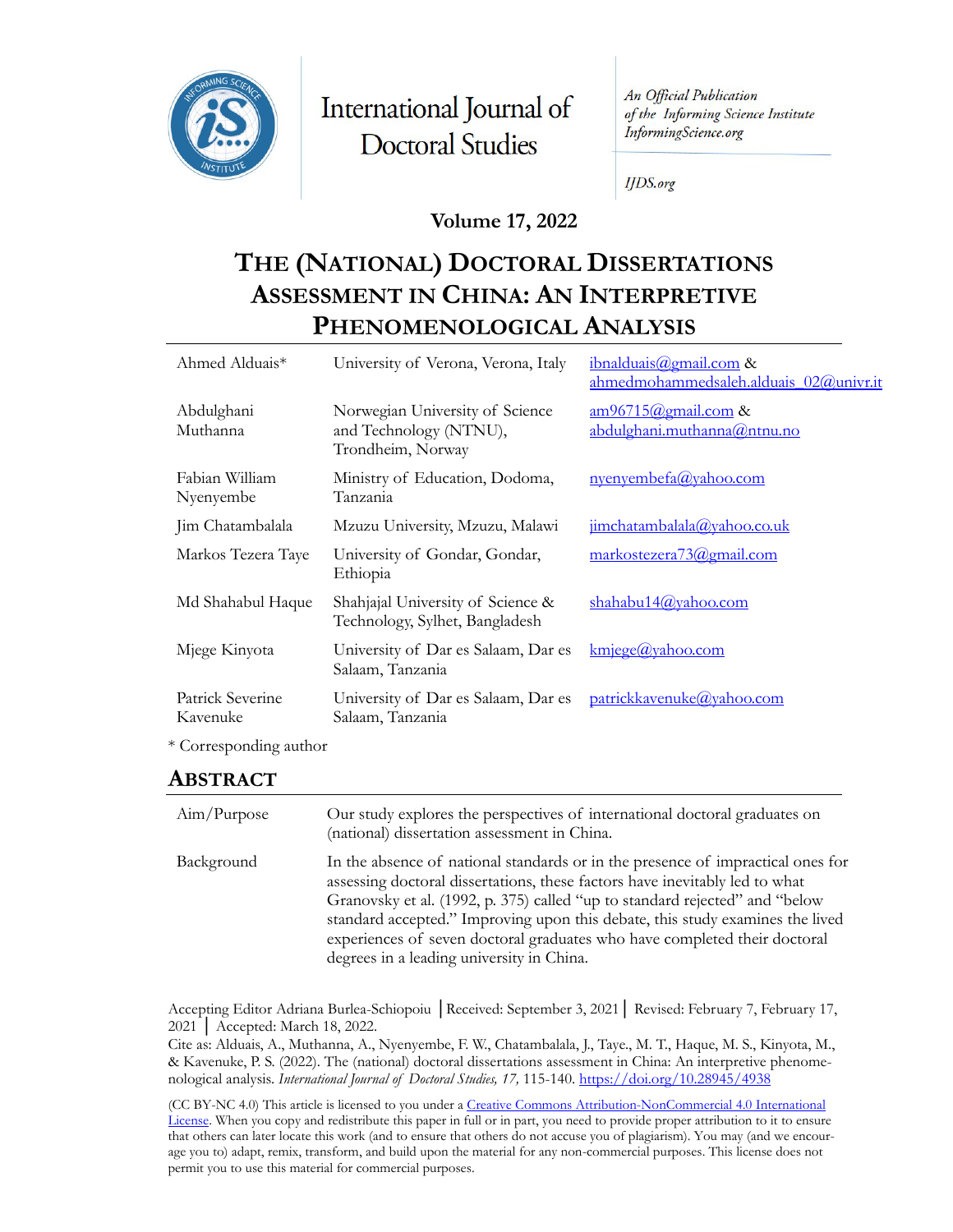| Methodology                          | An interpretive phenomenological analysis (IPA) method was used, which<br>entails seven participant observations, seven semi-structured e-interviews, and<br>29 external reviews.                                                                                                                                                                                                                                                                                                                                                                                                                                                                                                                                                                                                                  |
|--------------------------------------|----------------------------------------------------------------------------------------------------------------------------------------------------------------------------------------------------------------------------------------------------------------------------------------------------------------------------------------------------------------------------------------------------------------------------------------------------------------------------------------------------------------------------------------------------------------------------------------------------------------------------------------------------------------------------------------------------------------------------------------------------------------------------------------------------|
| Contribution                         | In the present study, we addressed the issue of doctoral dissertation assessment<br>standards with a view to enhancing understanding of the quality of doctoral<br>education. It emphasizes the strengths of this aspect in China and critically<br>describes the weaknesses based on the experiences of doctoral graduates in<br>China.                                                                                                                                                                                                                                                                                                                                                                                                                                                           |
| Findings                             | Among the major findings of this study are: (a) the external review of the<br>dissertations presented in the literature review appears to be extremely unique<br>in comparison to the countries discussed in the literature and the countries of<br>the participants (Bangladesh, Ethiopia, Malawi, Tanzania, and Yemen); (b) the<br>national assessment strengthens higher education on a macro level, but is<br>detrimental at the micro-level; and (c) while external reviews appear credible as<br>a policy towards the standardization of doctoral dissertation assessment, this<br>credibility evaporates when one considers the quality of reviews provided and<br>the motivation of reviewers to pass or reject a dissertation, including the<br>supervisor's exclusion from this process. |
| Recommendations<br>for Practitioners | Students seeking a doctoral degree or dissertation should become familiar with<br>the A-Z detail of the requirements for the degree and thesis. In addition to<br>meeting this overt requirement, their efforts must also be directed to meet the<br>covert requirements, including the requirements of the external reviewers, their<br>supervisors, and the country's laws. There is a necessity for external reviewers to<br>rethink their decisions and attempt to assess objectively, putting aside their<br>personal views and preferences. There is a need to re-examine the flexibility<br>granted to external reviewers for making decisions regarding doctoral degrees.                                                                                                                  |
| Recommendations<br>for Researchers   | Future research should consider involving an increased number of parties in the<br>conflict between doctoral students, supervisors, and external reviewers.                                                                                                                                                                                                                                                                                                                                                                                                                                                                                                                                                                                                                                        |
| Impact on Society                    | The Chinese government allocates substantial resources for doctoral studies for<br>both international and local students. The spending of government funds on a<br>doctoral student for four years or more, and then the degree is decided by an<br>external reviewer, is uneconomical on the level of financial capital and human<br>capital. Doctoral students are also human beings, and it does not seem logical<br>that one should judge the quality of their efforts over the course of three or<br>more years by reading the doctoral dissertation once. While they were pursuing<br>their doctoral degrees, they kept their families apart, they lived alone, struggled<br>to make it through hardships, and were easily destroyed.                                                        |
| Future Research                      | In the future, more interviews may be conducted with respondents belonging to<br>a variety of universities in China, including Chinese students. Additionally,<br>supervisors and external reviewers (if available) should be included. Last but<br>not least, including decision-makers in Chinese higher education can give future<br>research more credibility.                                                                                                                                                                                                                                                                                                                                                                                                                                 |
| Keywords                             | China, doctoral dissertation, doctoral graduates, experiences, external review,<br>national assessment                                                                                                                                                                                                                                                                                                                                                                                                                                                                                                                                                                                                                                                                                             |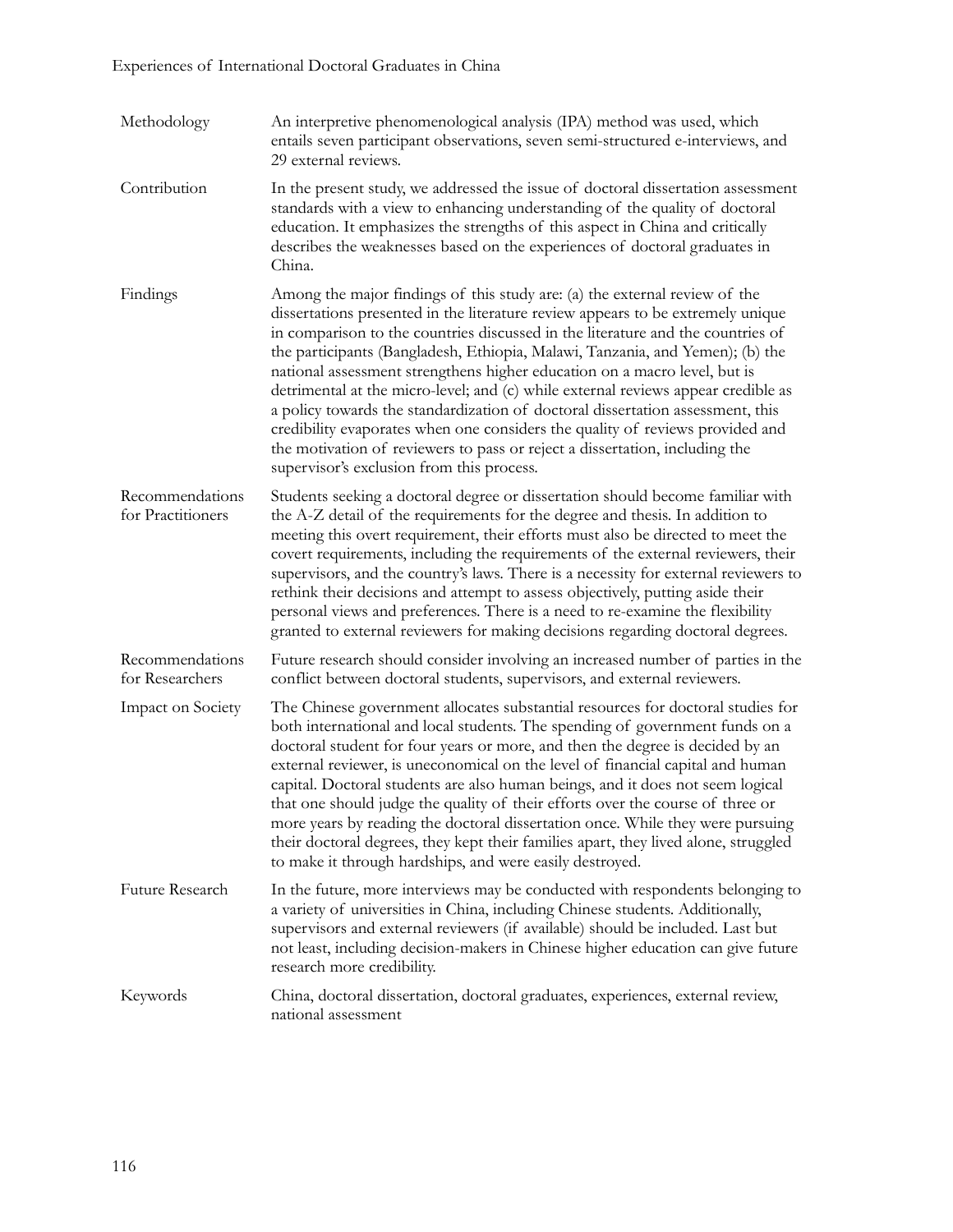# **INTRODUCTION**

Doctoral graduates are vulnerable to complex psychological experiences, mainly during the final stages of graduation. The assessment of doctoral dissertations necessarily demands the presence of well-defined standards and regulations along with examiners' sufficient expertise. The lack of national standards or the presence of impractical regulations and codes then reminds us of the "up to standard rejected" and "below standard accepted" (Granovsky et al., 1992, p. 375). Although the problem was identified around three decades ago, it persists.

Doctoral attrition, be it direct (students choose to drop out) or indirect (students are rejected to pass), could be a result of many causes, including inconsistent procedures and subjectivity in the assessment of doctoral dissertations (Devos et al., 2017). This leads to the fact that a holistic model of doctoral education, including assessment of the doctoral dissertation, is best suited for granting Ph.D. degrees, instead of just focusing on the completion of a Ph.D. dissertation that is usually judged subjectively (Syncox et al., 2017). By this means, the pre-examination review or peer review process of the doctoral dissertation should be to ensure quality and provide better improvements rather than rejecting and hindering the process of completing the doctoral degree (Kärnä, 2012). Another claim assumed that the doctoral dissertation "must be planned, executed, and written with the examiners in mind" (Bowden & Green, 2019, p. 156). Integrity concerning the quality of examination remains arguable and questionable if all examiners worldwide would make "final judgments … [focusing] on the competencies, confidence, and independence demonstrated by the candidate" (Bowden & Green, 2019, p. 158). Other reasons for rejection could be attributed to accuracy and precision, methodological issues, and results and analyses (Stigmar, 2019). Therefore, "establishing concrete guidelines, standards, and criteria for assessing doctoral work remains a hidden and mystified process" (Stigmar, 2019, p. 1044) internationally, especially when considering rejected doctoral dissertations – thinking about the economic cost, psychological cost, social cost, and educational cost for the students, the supervisor, the university, and the whole country. The causes of doctoral attrition can vary from one context to another. For instance, while many EU states are much more concerned with quality, in countries like Russia, they are more concerned with lack of experience and unpreparedness to cope with the doctoral education expansion (Maloshonok & Terentev, 2019). It is true that resilience to complete a doctoral degree, composed of different factors, decreases the chances of doctoral attrition (McCray & Joseph-Richard, 2020), but this does not seem to help when a doctoral student is faced with unknown wants and preferences of the external examiners.

To this end, and by employing an interpretive phenomenological methodology, and multiple-case study design, our paper focuses on divulging the participants' lived experiences of the external reviews of doctoral dissertation assessment in China. The paper addresses two research questions: (i) what are the strengths and weaknesses of the national dissertation assessment in China? and (ii) what are the doctoral graduates' psychological experiences of the external review system in China? The paper is divided into five sections. The first section introduces the study. The second section reviews the literature relevant to the topic under study, and the third section details the study methodology. The fourth and fifth sections report the findings, discussion, and conclusion.

# **LITERATURE REVIEW**

Throughout the paper, we focus mainly on doctoral dissertation assessment in China, and in the following section, we present four accompanying themes. We have divided our literature review into four sections. In the first section, we provide an overview of the concept of doctoral dissertation assessment. Second, we discuss factors contributing to or leading to doctoral dissertation rejection, including the supervisor's role. Third, we discuss how dissertations are evaluated in several countries and compare them. We conclude this analysis by synthesizing the assessment of doctoral dissertations in China, the context for this study.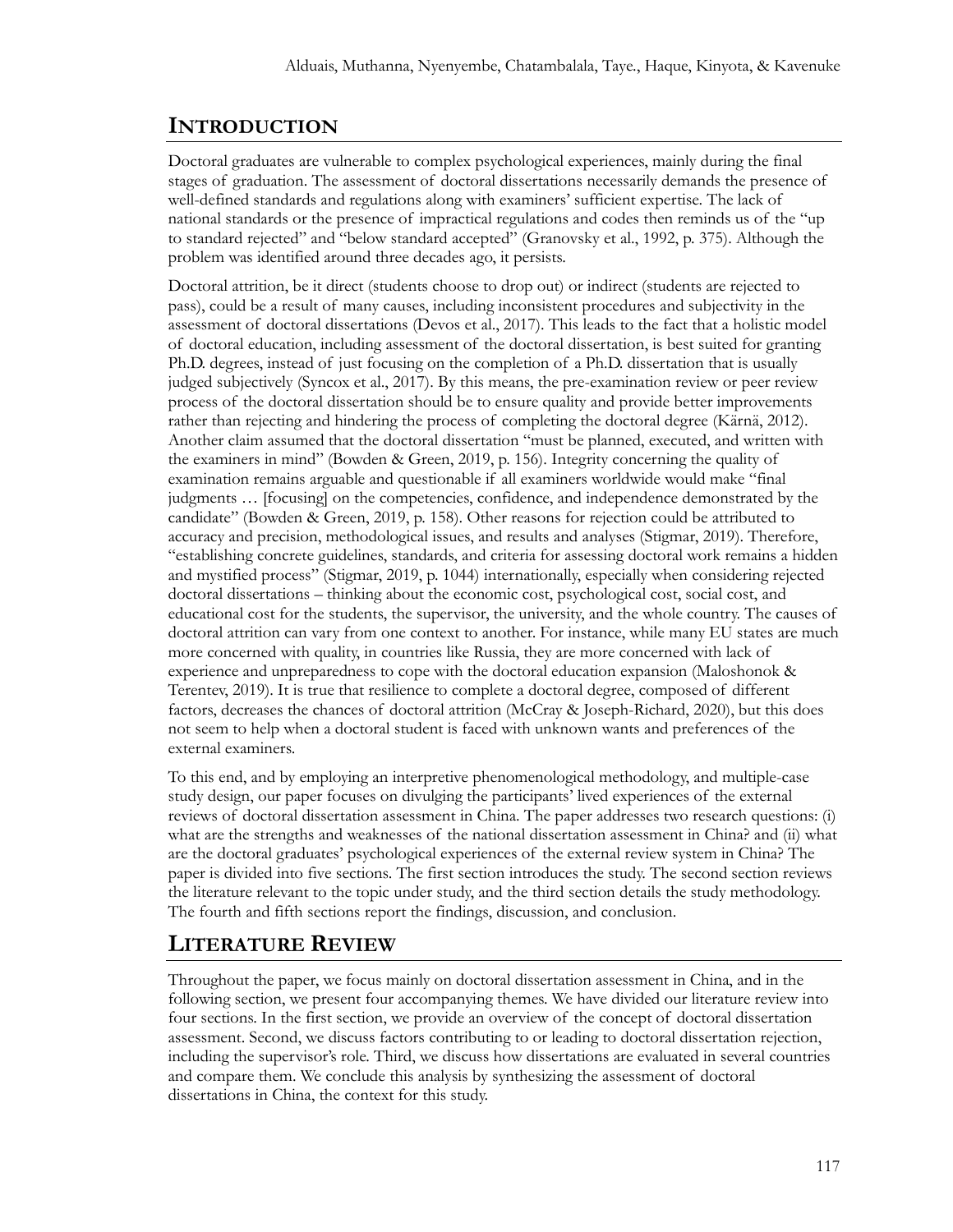# A BRIEF REVIEW OF DOCTORAL DISSERTATION ASSESSMENT

Defined as a toilsome process (Uusiautti, 2012), a doctoral dissertation demands continuous effort in both preparation and assessment, especially when meaningless requirements become the target (Quarles & Roney, 1986). Rather than fulfilling specific managerial regulations and procedures (White, 2013), reviewers, referred to as gatekeepers (Chen, 2011), need to exercise professional expertise and total integrity. While regulations for reviewers inconsistently differ, the common trend is applying an oral defense with reviewers' subjective decisions of acceptance, minor or major revisions, or sometimes outright rejections (R. V. Smith, 1990).

While an outright rejection decision is typical, it still reflects both doctoral candidates' and society's wasted effort (Gillingham et al., 1991). The persistence of "up to standard rejected" and "below standards accepted" (Granovsky et al., 1992, p. 375) demands "transparency and public accountability" in the review processes (Langfeldt & Kyvik, 2011, p. 199), and the application of publishing a few papers before the oral defense (e.g., Blunden-Ellis, 1996; Larivière et al., 2012) in some contexts. However, while a publication-based dissertation is preferable (Hagen, 2010), the existence of ghost authors and/or third-party writers is possible (Aitchison & Mowbray, 2016). Therefore, rather than simply producing doctoral dissertations, the doctoral programs should provide quality training (Mathieu & Adams, 1997) with a dissertation production not only as an indicator of scientific growth (Fernández-Cano et al., 2012) and knowledge (Bayrak Karsli et al., 2018) but also as a mastery of language norms (Parry, 1998) and writing styles (Bayrak Karsli et al., 2018).

While a doctoral dissertation is "an administrative document necessary to obtain the doctoral degree" (e.g., Paillassard et al., 2005, p. 73), it involves the transmission of a supervisor's skills and expertise to their supervisees (Lin & Hsu, 2012). Furthermore, it should involve teaching and applying research ethics that should also be considered while assessing dissertations and deciding to grant doctoral degrees (Holbrook et al., 2017). Below we further discuss the critical roles of supervisors and the main factors for rejecting a dissertation.

# KEY ROLES OF SUPERVISORS AND KEY FACTORS FOR A DISSERTATION **REJECTION**

Supervisors play several roles in the overall assessment of doctoral dissertations. These roles are not limited to overseeing and controlling but instead supporting, guiding, and actively collaborating on addressing major revisions (Roulston, 2012). However, the implementation of such roles depends on the relationship defined as a "complex being simultaneously subject and skills driven" (Middleton, 2012, p. 228) between supervisors and supervisees. In this concern, a doctoral graduate shared her experience, stating that a "professionally skilled supervisor does not address his/her supervisee just technically but exploits the theories of learning and identity development in supervision" (Lakkala, 2012, p. 13). In many situations, the dissertation, abstracted publications, conference papers, and patents (for some majors) are the product of both supervisors and supervisees, provided that each one plays their role sufficiently and effectively (Gilbar et al., 2013). This is reasonable since pressures affect supervisees and their supervisors (Baguley et al., 2018).

Dissertations can be rejected for several reasons. First and foremost, the poor quality of a dissertation is the main reason for rejection. An outright rejection decision may also be made when inconsistent procedures and subjectivity in assessing doctoral dissertations (Devos et al., 2017; Syncox et al., 2017) are practiced. Another factor relates to an un-realization of ensuring quality and better improvements during the pre-examination reviews (Kärnä, 2012). Additionally, when a doctoral dissertation is developed with examiners in mind (Bowden & Green, 2019), violating research ethics is possible, leading to rejection.

The examination quality integrity also remains arguable and questionable if examiners make "final judgments … [focusing] on the competencies, confidence, and independence demonstrated by the candidate" (Bowden & Green, 2019, p. 158). A lack of accuracy and precision and a presence of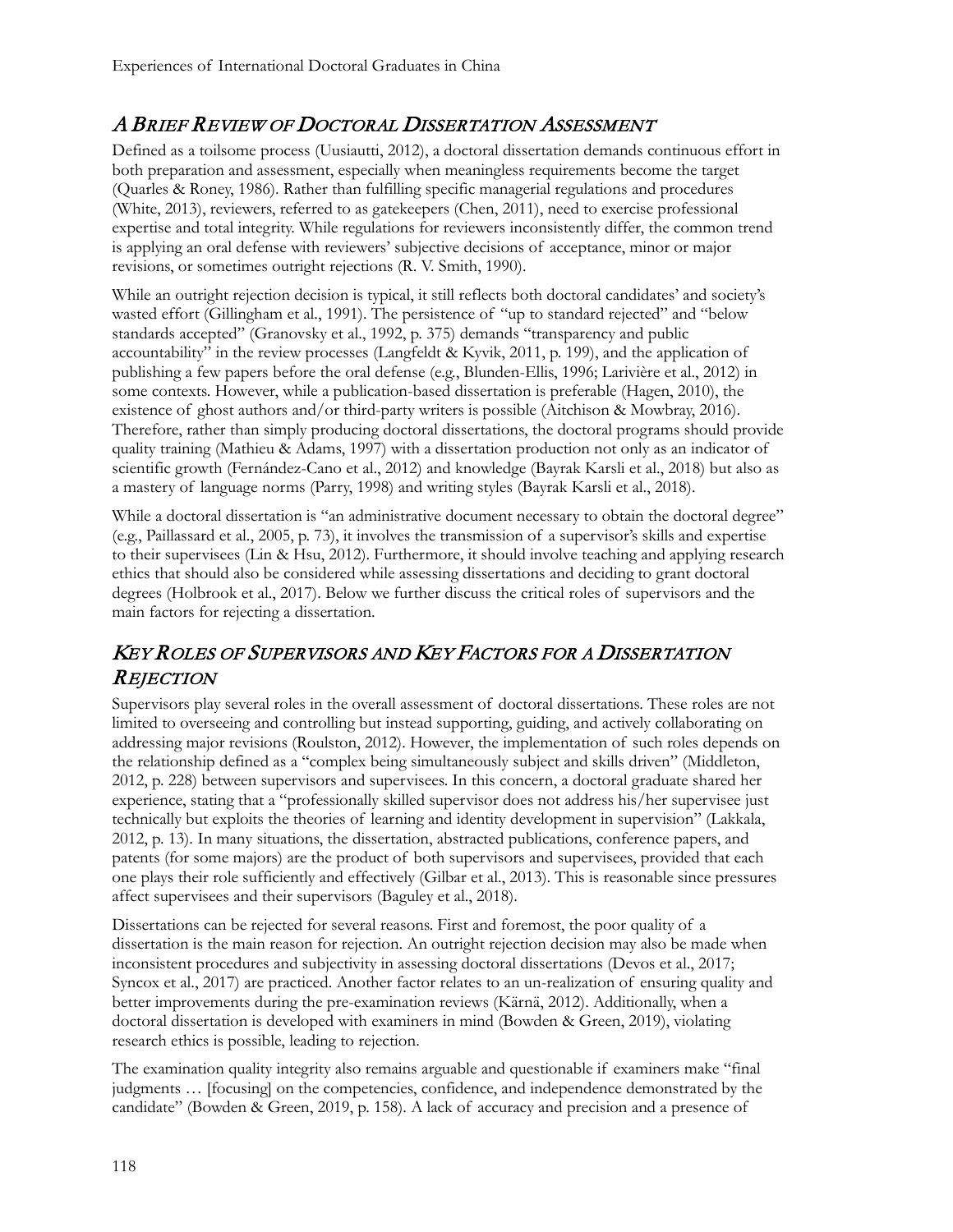problems in methodologies, analyses, and results (Stigmar, 2019) also bring about rejections. A lack of "establishing concrete guidelines, standards, and criteria for assessing doctoral work remains a hidden and mystified process" (Stigmar, 2019, p. 1044), triggering rejections. While resilience is essential for completing a doctoral degree (McCray & Joseph-Richard, 2020), it is not easy to satisfy the external examiners' unknown wants and preferences. Now we turn to discuss the doctoral dissertation assessment standards from a global perspective.

# A GLOBAL OVERVIEW OF DOCTORAL DISSERTATION ASSESSMENT **STANDARDS**

Assessment of doctoral dissertations varies among countries, leading to international and nationalspecific standards – controlling the quality and granting of doctoral degrees. Put differently, the doctoral level programs are considered level eight in the UK, level 10 in Australia, and the third cycle in Europe, but all aim "to produce innovative research and new knowledge" through good quality assessment of doctoral dissertations (Storey, 2016, p. 9).

Internationally, the standards of doctoral dissertation assessment witnessed progress in the last two decades, making them different from the "irregular and idiosyncratic process that could delay the completion of candidature" between the 1980s and 2000s (Erwee & Perry, 2018, p. 359). The criteria of nine factors used to examine doctoral dissertations almost reflect the different sections of the dissertation (e.g., methods, conclusion, contributions). A few authors argued that awareness of procedures and availability of these procedures to the supervisees, supervisors, and examiners is part of this examination process (e.g., Erwee & Perry, 2018). These criteria include appropriateness, sufficient knowledge demonstration, understanding of relevant literature, appropriate methodology, sound results, and successful communication of the dissertation in public (Erwee & Perry, 2018). The quality of external examiners has been debated since the 1990s (Padró et al., 2018). The absence of transparency in regulations may lead doctoral students to think that publishing many papers is enough to make the examiners accept their dissertations (Padró et al., 2018). At all rates, the assessment follows one of these forms: "examination by an internal panel or committee, examination by external experts, examination by the oral defense or a viva or some combination of these models" (Cooksey & McDonald, 2019, p. 1083). This undoubtedly leads to "subjectivity which creates inconsistency and fears about inconsistency simply add to the overall anxiety felt when your major research outcome is examined" (Cooksey & McDonald, 2019, p. 1083). Consequently, the doctoral candidates should certainly expect "failure but, more commonly, requests for substantive revision and re-submission of a thesis, dissertation or portfolio do occur" (Cooksey & McDonald, 2019, p. 1084).

National assessment standards are both similar and different. For instance, the existence of preliminary examiners and public opponents (examiners) is the Finnish standard that suffers from "the so-called third cycle of the Bologna process which concentrates on the quality of doctoral education … [and that] revealed invisible practices and unwritten regulations underlying the assessment system as a whole" (Aittola, 2008, p. 173). In Sweden, the standard of a doctoral dissertation depends on publishing papers in international peer-reviewed journals (Breimer, 2010). The assessment can be public or private in Canada, with variations among universities (Chen, 2011) that prefer granting a doctoral degree based on publications (Larivière, 2012). A publication-based dissertation/only publications (Mason et al., 2020) and a monologue-based dissertation are both accepted based on examiners' reviews with an oral examination (Clarke, 2013) and are both debatable and relatively objective (Rigby & Jones, 2020) in the UK. This model extends to South Africa and Africa in general, with additional specifications characterizing the limited sources (Cross & Backhouse, 2014). In Norway, the doctoral dissertation assessment committee includes a member from abroad to promote internationalization and neutrality (Myklebust & Withers, 2017).

In China, the context of this study, the doctoral education system is currently considered as the most extensive doctoral education system in the world (Gu et al., 2018; Zheng et al., 2019) with two models: the traditional Apprentice Master Model (AMM), and the modern Collaborative Cohort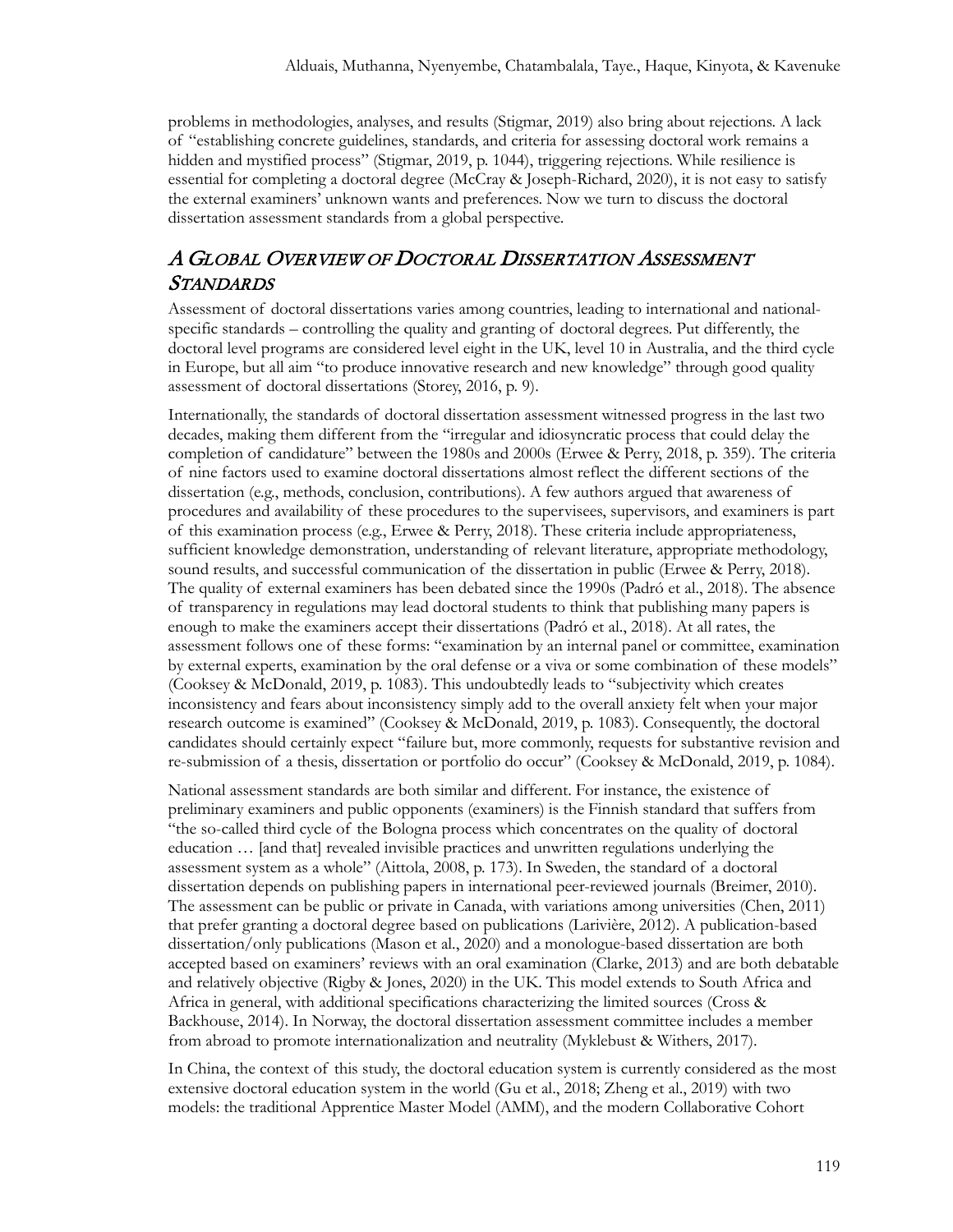Model (CCM) (Luo et al., 2015). The latter promotes a more effective interaction and the relationship between supervisors and supervisees. The rise of the anonymous review of doctoral dissertations was in response to the quality assurance policy of postgraduate education (Blanco, 2019; Liu, 2016). In general, doctoral education in China is described as a combined model based on the Soviet Union, European, and American models, but with a more US-like model at present (Huang, 2018). However, the primary standards for granting a doctoral qualification in China include these four stages: the oral defense of the proposal, pre-defense of the dissertation, external review, and a final oral defense. The standard for including three external examiners is obligatory. In this paper, a further focus is on the quality of external examiners' reviews. In the following section, we briefly discuss the doctoral dissertation assessment in China.

#### DOCTORAL DISSERTATION ASSESSMENT FOR INTERNATIONAL STUDENTS IN CHINA: A SYNTHESIS

In China, the context of this study, the doctoral education system was founded in 1981 (Zheng et al., 2019). Now considered the largest doctoral education system in the world (Gu et al., 2018), two models (Apprentice Master Model (AMM) and Collaborative Cohort Model (CCM)) are claimed where the first is traditional and the second is modern and promoting creativity (Luo et al., 2015). The latter promotes a more effective interaction and the relationship between supervisor and supervisee. The rise of the anonymous review of the Ph.D. dissertation was in response to the quality assurance policy of postgraduate education (Blanco, 2019; Liu, 2016). In general, doctoral education in China is described as a mixed model of the Soviet Union, Europe, and the US, but with a more US-like model now (Huang, 2018). Unlike this and the description mentioned by Gu et al. (2018) about the three stages of doctoral studies in China, mainly the third stage, to all the authors' knowledge, who completed their PhDs in China, there are several complicated steps for granting the Ph.D. degree, starting with the oral defense of the proposal, pre-defense of the dissertation, external review, and then the final oral defense. However, what seems to be purely Chinese is maybe the national assessment system, which requires three external examiners to assess and decide on the whole future of a doctoral student. This paper examines this point based on seven participants' experiences and 29 external reviews.

Most doctoral programs are integrated, including courses and dissertations as compulsory requirements. For example, in one of the doctoral programs, doctoral candidates need to achieve 19 credits. Eleven credits are obtained by taking compulsory courses. Regarding elective courses, it sometimes happens that some advanced courses are not offered because the number of the quotas is not fulfilled, forcing doctoral candidates to attend introductory courses designed for master students. The assessment is based on classroom presentations, discussions, writing article reviews, and final term papers in all courses. The doctoral students must finish all these courses during the first three semesters (e.g. Beijing Normal University, 2020a).

By the end of the first year, doctoral students are required to develop a brief dissertation proposal and select three potential supervisors with at least the rank of an associate professor. The responsible department communicates the dissertation proposals with the selected supervisors. If the first chosen supervisor does not accept to supervise, the second one is selected, and so on. If the three selected supervisors refuse to supervise, the department assigns a supervisor to the doctoral student, making it difficult for the supervisee to develop a successful relationship with a faculty member during the first academic year (e.g., Beijing Normal University, 2020a; 2020b). To avoid an initial supervisee-supervisor relationship failure, many doctoral students select faculty members who have provided an initial oral agreement. The department approves a supervisor towards the end of the second semester of the first year (e.g. Beijing Normal University, 2020a).

After writing a complete dissertation proposal, a doctoral candidate must defend it by the end of the third semester, and this is referred to as a mid-course examination that includes 4-5 committee members (selected by the supervisor and approved by the department and/or the faculty). The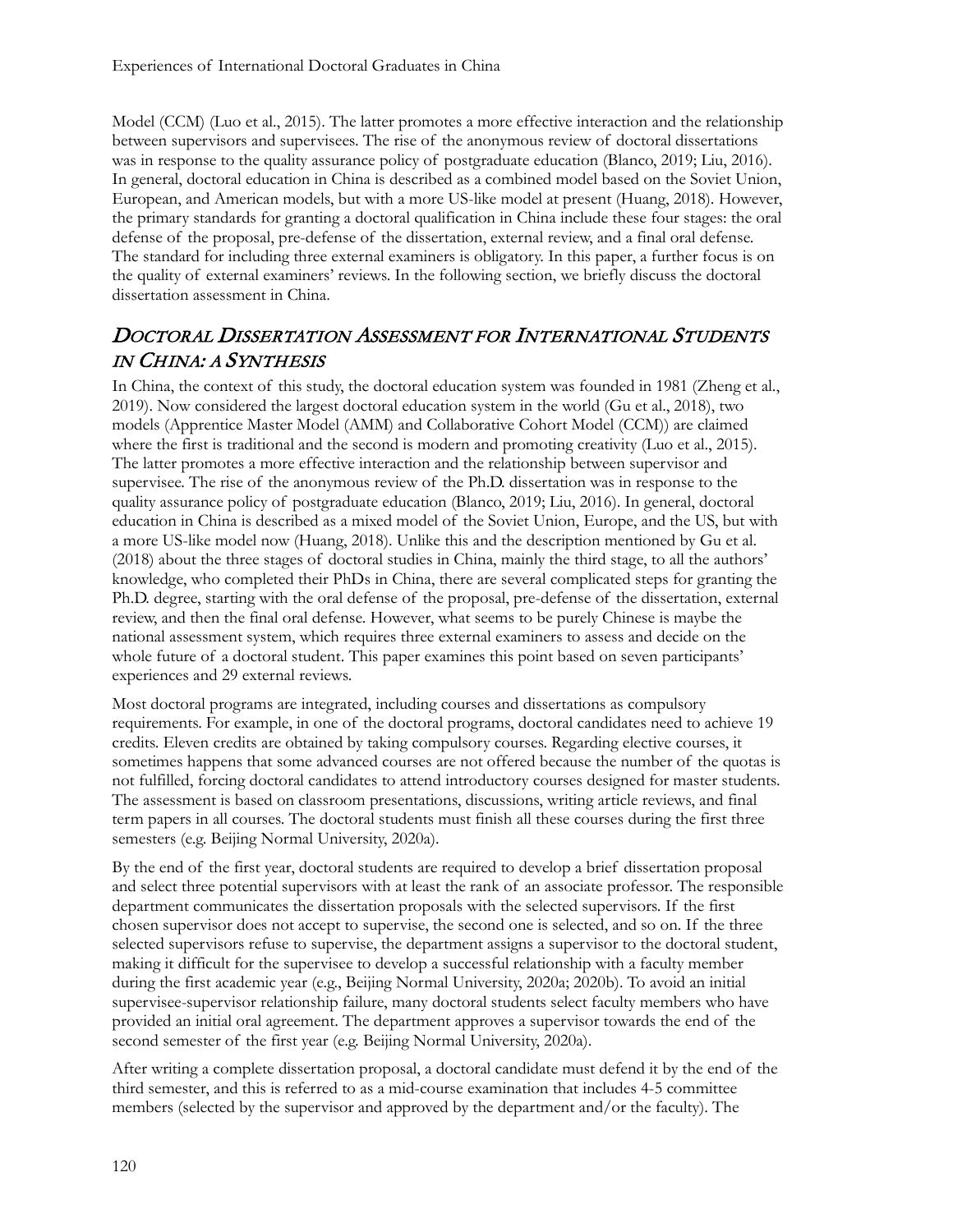outcomes of the oral defense include suggestions for revision and sometimes for developing a new proposal. The doctoral candidates are given a second opportunity to defend their proposals by addressing major revisions or developing new proposals. In case of failure, the candidates are disqualified at this stage (e.g. Beijing Normal University, 2020a; 2020b).

After a successful mid-course examination, the development of the dissertation continues, depending on the relationship and communication between supervisors and supervisees. For example, some supervisors request their supervisees to attend weekly meetings to present their progress and plans. Some others choose to meet with their supervisees once or twice per month, and some others leave it to the doctoral students to communicate by phone or social media and/or visit their offices when some guidance is needed. This is vital to the supervisors because they must provide evidence of their supervision duties and activities to their faculty and the university. In addition to supervising several Chinese supervisees at all levels, supervisors also supervise 1-3 (could rarely be more) international students. In many cases, the supervisors know the levels of their students, and they will not risk ignoring their supervisees when they feel they are not well-qualified to perform the supervisory activities (e.g. Beijing Normal University, 2020a; 2020b).

By the beginning of the sixth semester, this doctoral journey comes towards an end; the doctoral dissertation complete draft must be ready and approved by the supervisor, who then arranges for oral pre-defense that involves three committee members. The committee members decide while the supervisor can attend the oral defense simply as a listener. In most cases, the doctoral candidates are requested to liaise with their colleagues to arrange for altogether defense (3-4 candidates) with the same committee. Upon receiving a positive decision (sometimes with minor or major revisions), the supervisees can move to the external review process, which is part of China's national assessment of doctoral dissertations.

The procedures for submitting the doctoral dissertation for external review assessment are tedious and complex. First, supervisees must submit their dissertations to the university library database for plagiarism check. It is a tedious and complex process as the system's language is Chinese. Second, after obtaining the plagiarism report, the supervisor and the supervisee should sign for the dissertation eligibility for the national review assessment. Third, the supervisees submit their dissertations electronically. The selection of three external reviewers is obligatory, but their selection remains a mystery. The selection process is confidential, and supervisors and supervisees cannot inquire how and who is selected. According to the graduate studies regulations, all universities in China have a database of the faculty, and a particular department in the graduate studies is responsible for submitting the doctoral dissertation to three members from China for assessment. The platform and system are responsible for selecting the examiners according to the research area. Instructions and review forms are automatically sent to the selected external reviewers along with the full version of the doctoral dissertation, title, and abstract in Chinese, and other forms showing the importance of the study and abstracted publications (if any).

Within 35 days, according to the university's regulations, the external assessment reviews should be received by the university. The results of the reviews decide whether a doctoral candidate passes to the final stage or not. The review reports are complex and sometimes are written in Chinese. All the reviewers must approve the dissertation with at least a *good* grade. This means that if the evaluation reports of two reviewers are general, it is considered a partial rejection, and two additional external reviewers are requested to review the dissertation again. They also have to approve a good grade; otherwise, the doctoral candidate is given a one-year extension to revise the dissertation.

The doctoral candidate can submit for the second-round external review upon completing the revision. Failing in this stage means terminating the enrolment – leaving the university without graduation (e.g. Beijing Normal University, 2020a; 2020b).

Succeeding through the mysterious external review stage allows for the open, oral final-defense that contains 4-5 committee (internal and external) examiners selected by the department and the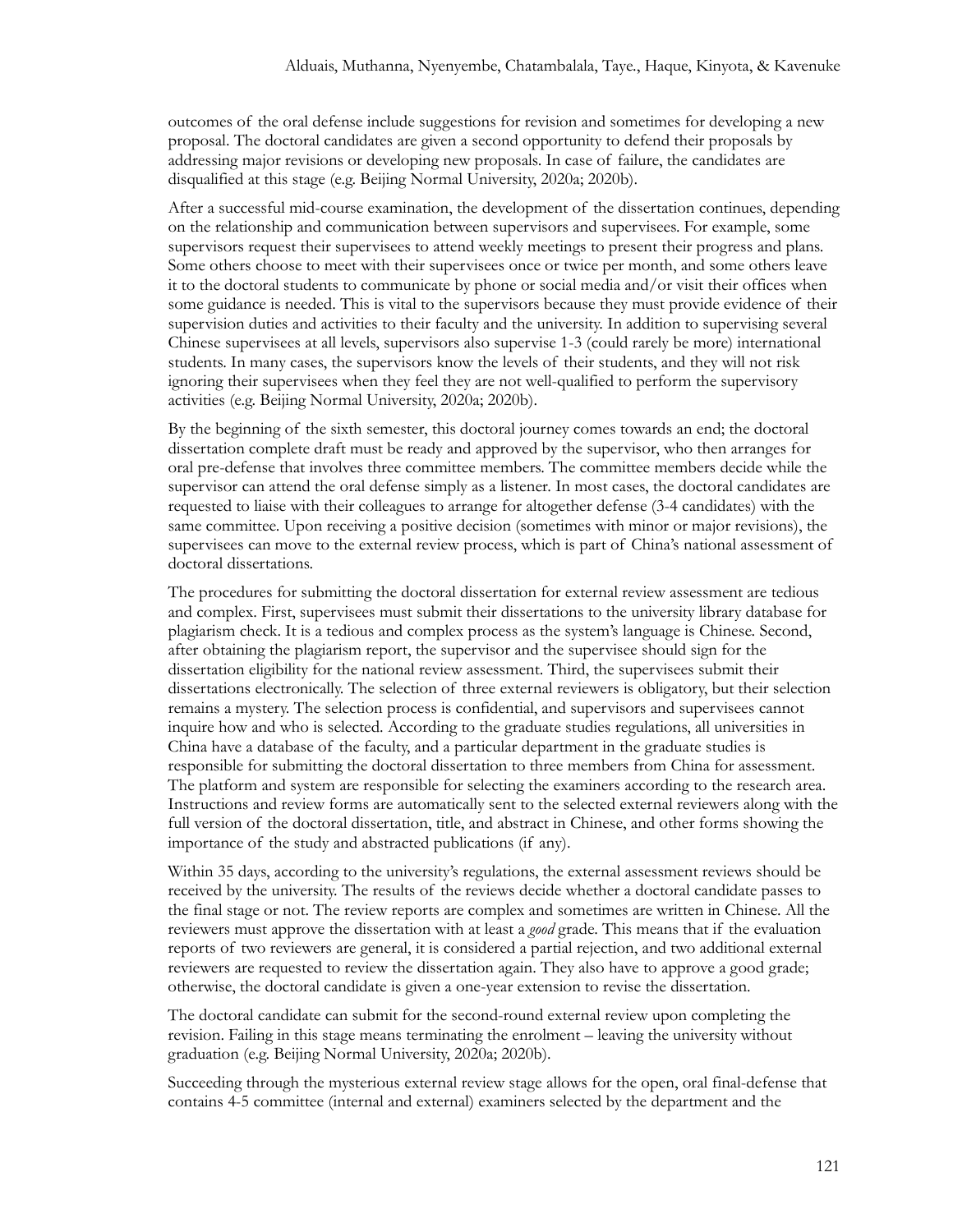supervisor. However, supervisors cannot attend these oral, final defense sessions while the committee decision is declared. A doctoral candidate presents the dissertation for around 20-30 minutes, followed by examiners' questions and suggestions for improvement. A dissertation might get rejected outright at such a stage. The primary author witnessed this action happening to one of his colleagues because the committee members were not satisfied with the theoretical framework.

# THE PRESENT STUDY

The above review indicates that at least three models are in use worldwide. Among these were publications supporting oral defense, both in public and privately with an examination committee, pre-examination, and then public or private defense. Aside from that, none of these papers reviewed examined the unique model of dissertation assessment used in China. Doctoral candidates in this system undergo several complicated stages before receiving a doctoral degree. In this paper, we present the experience of seven doctoral graduates who completed their doctorates in comparative education (with a range of research areas) at one of China's top universities. They discuss the socalled national external review system of doctoral dissertations. Besides the experiences developed through e-interviews, a content analysis of 29 reviews of the seven candidates received after the defense of their doctoral dissertations was also conducted. We evaluate the strengths and weaknesses of China's national external review system and offer suggestions and implications.

# **METHOD**

Interpretive Phenomenological Analysis (IPA) was used to guide the design of this study. The IPA is an experiential methodology and enables an idiographic analysis for a specific phenomenon and experience (Padilla & Chávez-Hernández, 2020; J. A. Smith et al., 2009). It was chosen because it is consistent with the objectives of this study to understand the practicality of the national assessment system of doctoral dissertation assessment in China and how the seven participants of this study made sense of it as the significant step in deciding to grant them the doctoral degree. The IPA helps to understand participants' experiences at different ages, be it aged people (Breheny & Griffiths, 2017), parents' experiences (Storhaug & Øien, 2012), women's experiences (Boreham et al., 2019; Hefferon et al., 2008; Safari; 2013; Wood et al., 2016), or students (Chapman & Clucas, 2014). It includes several advantages of which cultural context appropriateness (Kawano, 2018), subjective experiences during the transition (Brown et al., 2018), academic settings (Lee, 2020; McIntosh, 2018), and emotions change (Kemkes & Akerman, 2019). Interviews and transcripts are the most common methods for collecting data following the IPA design. These could be in-depth interviews (Menage et al., 2020) or semi-structured interviews (Voski, 2020). Being simultaneously the researchers and the participants of the paper, the IPA best suits this study's design as it is characterized by integrating the researchers' experiences with those of the participants (Dabengwa et al., 2020).

# **PARTICIPANTS**

The population of this study is doctoral graduates who completed their doctoral degrees in China regardless of their major or nationality. However, this research focused on international students' experiences. The study used purposive sampling, where seven doctoral graduates who completed their doctoral degree in a top-ranked Chinese university shared how the national assessment of doctoral dissertation made sense to them. Regardless of whether this was a positive or negative experience, using the IPA methodology, the participants who are also simultaneously the authors of this paper, present their understanding for this critical step of doctoral degree-granting; that is, national assessment of the doctoral dissertation which includes three steps: pre-defense with an internal committee from their university, an external review, and then followed by a final oral defense if the second one is passed! All the participants are now employed with academic positions either in their home countries or abroad. They all graduated with a Ph.D. in Comparative Education (each has a different research area). Table 1 gives descriptions of the participants. While it was not the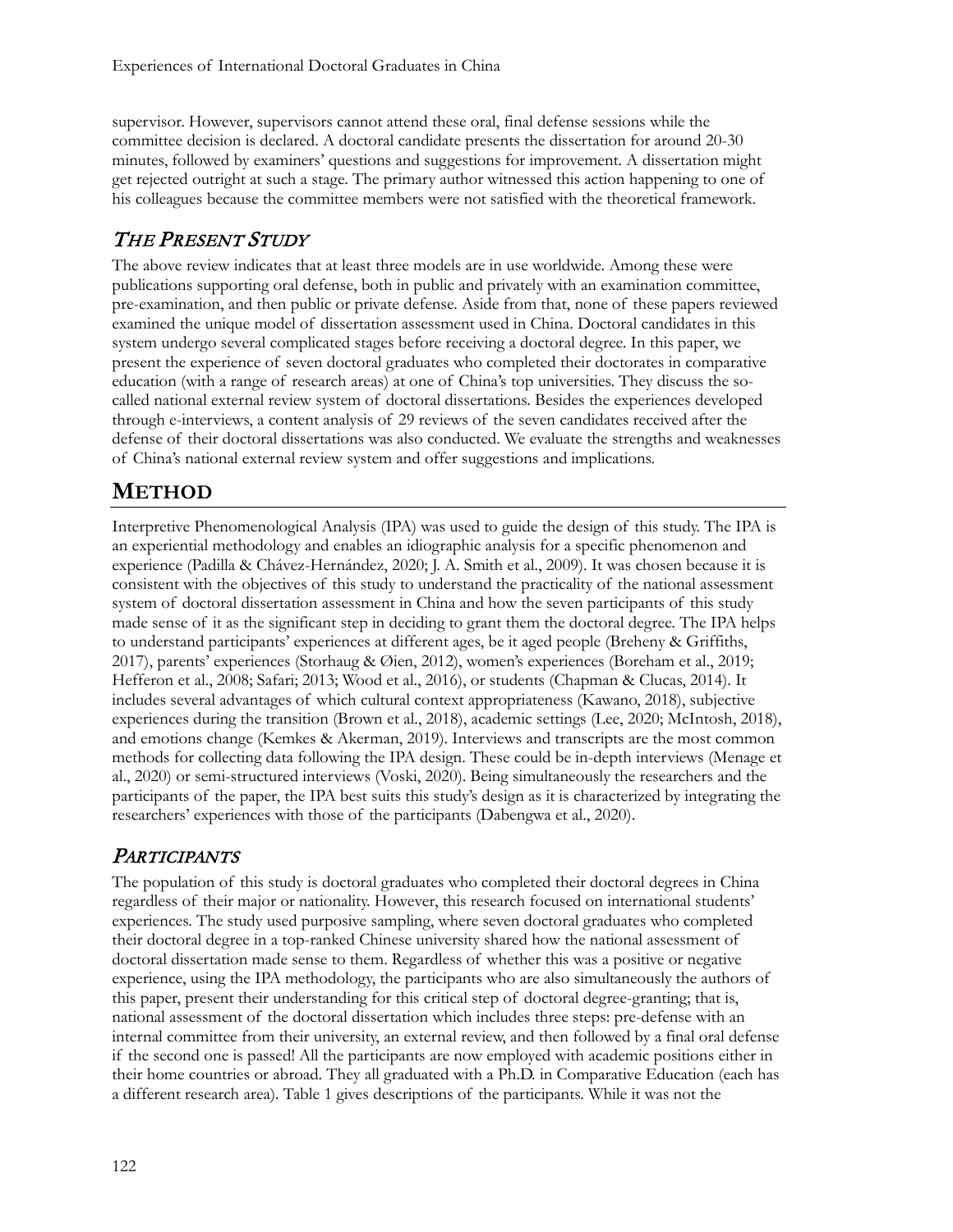intention of the authors to focus on male participants, female participants could not be reached. Table 2 shows the number of the received reviews and stages each participant went through until graduation.

| No.            | Position                       | Age<br>range | Gender | Graduated<br>in | Location        | Origin     | Pseudonym                                     | Code        |
|----------------|--------------------------------|--------------|--------|-----------------|-----------------|------------|-----------------------------------------------|-------------|
| $\mathbf{1}$   | Lecturer                       | $35 - 40$    | Male   | 2018            | Tanzania        | Tanzania   | Lecturer in<br>Tanzania                       | $LT-1$      |
| 2              | Lecturer                       | $35 - 40$    | Male   | 2019            | Tanzania        | Tanzania   | Lecturer in<br>Tanzania                       | $LT-2$      |
| 3              | Higher<br>Education<br>Officer | $35 - 40$    | Male   | 2019            | Tanzania        | Tanzania   | Higher<br>Education<br>Officer in<br>Tanzania | <b>HEOT</b> |
| $\overline{4}$ | Assistant<br>Professor         | $35 - 40$    | Male   | 2019            | Ethiopia        | Ethiopia   | An assistant<br>professor in<br>Ethiopia      | <b>APE</b>  |
| 5              | Assistant<br>Professor         | $35 - 40$    | Male   | 2019            | Malawi          | Malawi     | An assistant<br>professor in<br>Malawi        | <b>APM</b>  |
| 6              | Assistant<br>Professor         | $35 - 40$    | Male   | 2020            | Bangladesh      | Bangladesh | An assistant<br>professor in<br>Bangladesh    | APB         |
| 7              | Assistant<br>Professor         | $35 - 40$    | Male   | 2020            | China/<br>Italy | Yemen      | An assistant<br>professor in<br>China         | API         |

**Table 1. Socio-demographic characteristics of participants** 

|  |  |  | Table 2. Reviews for doctoral dissertation assessment |  |
|--|--|--|-------------------------------------------------------|--|
|--|--|--|-------------------------------------------------------|--|

|                |             |                 | <b>External review</b> |         |                        | Final   |                 |                     |
|----------------|-------------|-----------------|------------------------|---------|------------------------|---------|-----------------|---------------------|
| No.            | Code        | PhD<br>duration | Pre-<br>defense        | Round 1 | Additional<br>review 1 | Round 2 | oral<br>defense | External<br>reviews |
| $\mathbf{1}$   | $LT-1$      | 3.5             | ٦                      |         |                        |         |                 | 3                   |
| 2              | $LT-2$      | 3               | 4                      |         |                        |         |                 | 3                   |
| 3              | <b>HEOT</b> | 3               | $\mathbf{A}$           |         |                        |         | ٦Ι              | 3                   |
| $\overline{4}$ | <b>APE</b>  | 3               |                        |         |                        |         |                 | 3                   |
| 5              | <b>APM</b>  | 3               |                        |         |                        |         |                 | 3                   |
| 6              | APB         | $\overline{4}$  | ٦                      |         | ٦                      |         |                 | 8                   |
| 7              | API         | $\overline{4}$  | A.                     |         |                        |         | ٦Ι              | 6                   |

Since this study reveals the lived experiences of the seven included participants in the external review stage of the doctoral dissertation system in China and their understanding of this stage, generalizability is intended. Although the number of the participants is small, the phenomena they presented are unique and discussed in-depth, yet experienced by every doctoral student in China except those who enroll in professional or integrated doctoral programs.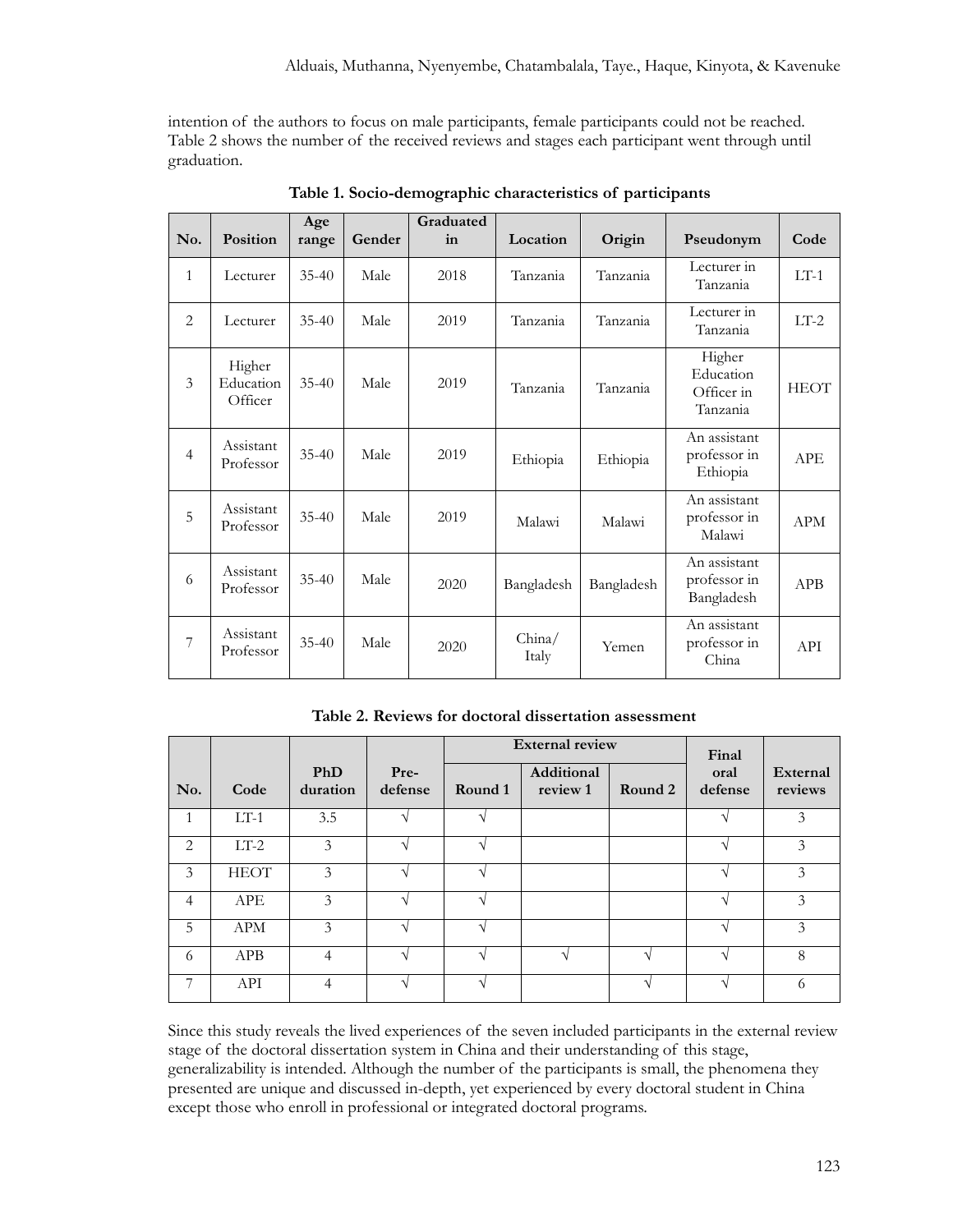# DATA COLLECTION

We employed three research collection sources to address the research questions thoroughly. The first is a critical review of more than 60 publications using such keywords as: Ph.D. dissertation, Ph.D. dissertation quality, Ph.D. dissertation assessment, Ph.D. dissertation defense, external review of Ph.D. dissertations, rejecting Ph.D. dissertations, Ph.D. dissertation examination, and doctoral thesis examination. The second is the primary two authors' development and application of the einterviews that collected thick data regarding the participants' experiences of the external review of the national doctoral dissertation. The third is collecting 29 external review reports given to the participants during the stages of defending their doctoral dissertations.

In detail, the research project went through several stages, including proposing the research idea (by the primary author), signing an authorship letter, designing data collection and analysis templates, drafting the first manuscript, and redrafting the manuscript until it reached its current form. The primary two authors prepared e-interviews that focused on exploring the participants' experiences concerning positive and negative traits of the external review system, readability and practicality of the reviews, and their suggestions for improvement. The e-interviews were sent to the participants through WeChat App (and emails for those with no WeChat App on their laptops). Since some external review reports were written in Chinese, the participants also translated them into English using Google Translate.

#### TRUSTWORTHINESS

Previous research identified four standards to replace validity and reliability used in quantitative research. The credibility, transferability, dependability, and confirmability criteria were used to establish trustworthiness throughout the different stages of conducting this study (Trochim, n.d.; Williams, 2011). Credibility was established through the participants' prolonged engagement in the doctoral programs for 3-4 years, enabling them to deeply understand the nature of the national assessment of doctoral dissertation through external review reports. In addition to being part of this experience themselves as doctoral students, the authors have always been inquisitive about the nature of this stage – be it in terms of advantages and disadvantages – motivated by their experienced positive and negative moments. Transferability was achieved through a thick description of the target context. The second author, who is not a study participant, interpreted the collected data. This helps to avoid any biases. Furthermore, the application of participants' reflexivity on the interpretations strengthens confirmability.

# **PROCEDURES**

This research was conducted between June and December 2020. Several steps were followed towards the proper completion of this paper. They started by proposing the research idea, signing authorship letter, designing data collection and analysis templates, data collection, data analysis, data interpretation, drafting the first manuscript, preparing publication version, and ending with the paper's publication in its current form.

Having reached an agreement on the proposed research idea by the first author, an authorship letter stating the roles and order of the authors was made by the first author and shared on the WeChat group to be signed and returned. The authors accepted the suggested alphabetical order of the authors. They all signed the form and shared it via email or WeChat. The signatures were collected to make one form containing all the signatures, the order of authors, and roles.

The first author drafted the e-interview and the reviews' analysis. The second author revised and prepared the final versions of these templates and approved sharing them with the other authors to start the data collection. Before that, all the authors were requested to collect the reviews they received for their doctoral degree defense during the external review, translate them into English as most of them were in Chinese, and send them to the first author. Twenty-nine reviews were collected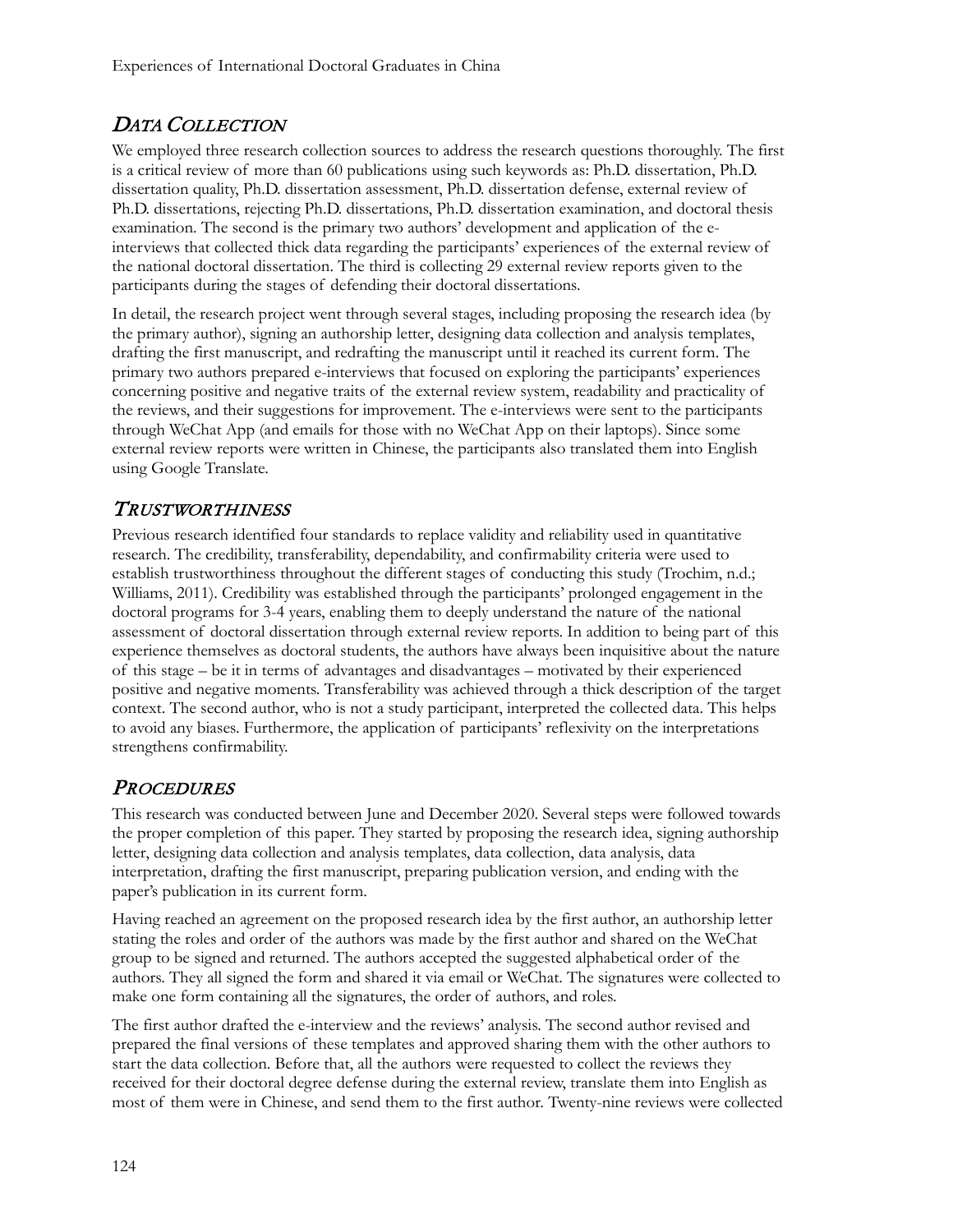from seven participants, and the second author could not access his university account for three years since his graduation.

The data collection was conducted in three steps. First, external reviews were collected from all the participants. Second, the participants received the e-interview with instructions and a deadline. After submitting the e-interviews, the authors finally received the template for the review analysis with instructions and a given deadline. There were delays and extensions based on the situation and circumstances of each author, but all these steps were completed in early October 2020.

The IPA guided six steps through analysing the collected data. These included reading and re-reading, initial noting, developing emerging themes, searching for connections among the emerging themes, repeating the same steps for the next case(s), and finally looking for patterns. Both content and discourse analyses were used to analyse the collected data, mainly for the e-interviews and the external review reports.

Having read to get familiar with the data and re-read to get a deeper understanding of the collected data, initial noting was performed to highlight important parts and those of potent to the study. This stage used descriptive, linguistic, and conceptual concepts to mark the differences between highlighted parts. The descriptive comments were used to establish contexts and settings for the analysis. The linguistic comments were used to emphasize the participants' particular experienced event or mentioned issue. The conceptual comments were used to establish an analytic framework for the investigated phenomenon (i.e., external review of doctoral dissertations assessment). These resulted in the development of emerging themes, super-ordinate themes using the abstraction of potential excerpts. The final stage concluded this by searching for patterns among these available and emerging themes, the super-ordinate themes, and abstracted excerpts.

# DATA ANALYSIS

Guided by the IPA for robust analysis and interpretation of the collected data, the following six steps were followed: reading and re-reading, initial noting, development of emerging themes, searching for connections among the emerging themes, repeating the same steps for the next case(s), and finally looking for patterns. Content and interpretive analyses were used for data collected through einterviews and external review reports.

Extensive reading of the collected data helped highlight some transcripts and develop descriptive, linguistic, and conceptual concepts, which in turn assisted in marking the differences and/or similarities between the highlighted parts. The descriptive comments were used to establish the context of the analysis. The linguistic comments were used to emphasize a particular experienced event or issue mentioned by all participants. The conceptual comments helped establish an analytic framework for the investigated phenomenon (i.e., external review of doctoral dissertations assessment). These resulted in the development of emerging themes and super-ordinate themes, using the abstraction of potential excerpts. The final stage concluded this by searching for patterns among these available and emerging themes, the super-ordinate themes, and abstracted excerpts. The application of all these steps also led to the development of two conceptual models that reflect the experiences of the international doctoral students towards the external review system in China.

# **RESULTS**

# NATIONAL ASSESSMENT AND HIGHER EDUCATION QUALITY

There is a strong relationship between the doctoral dissertation external review system and higher education quality. This relationship lies in the fact that the purpose of the doctoral dissertation external review system is to ensure the quality of higher education. The participants agreed on this relationship, using figurative language. For example, one participant mentioned that "there is a saying that two or more heads are better than one [and] the external review becomes more of the third head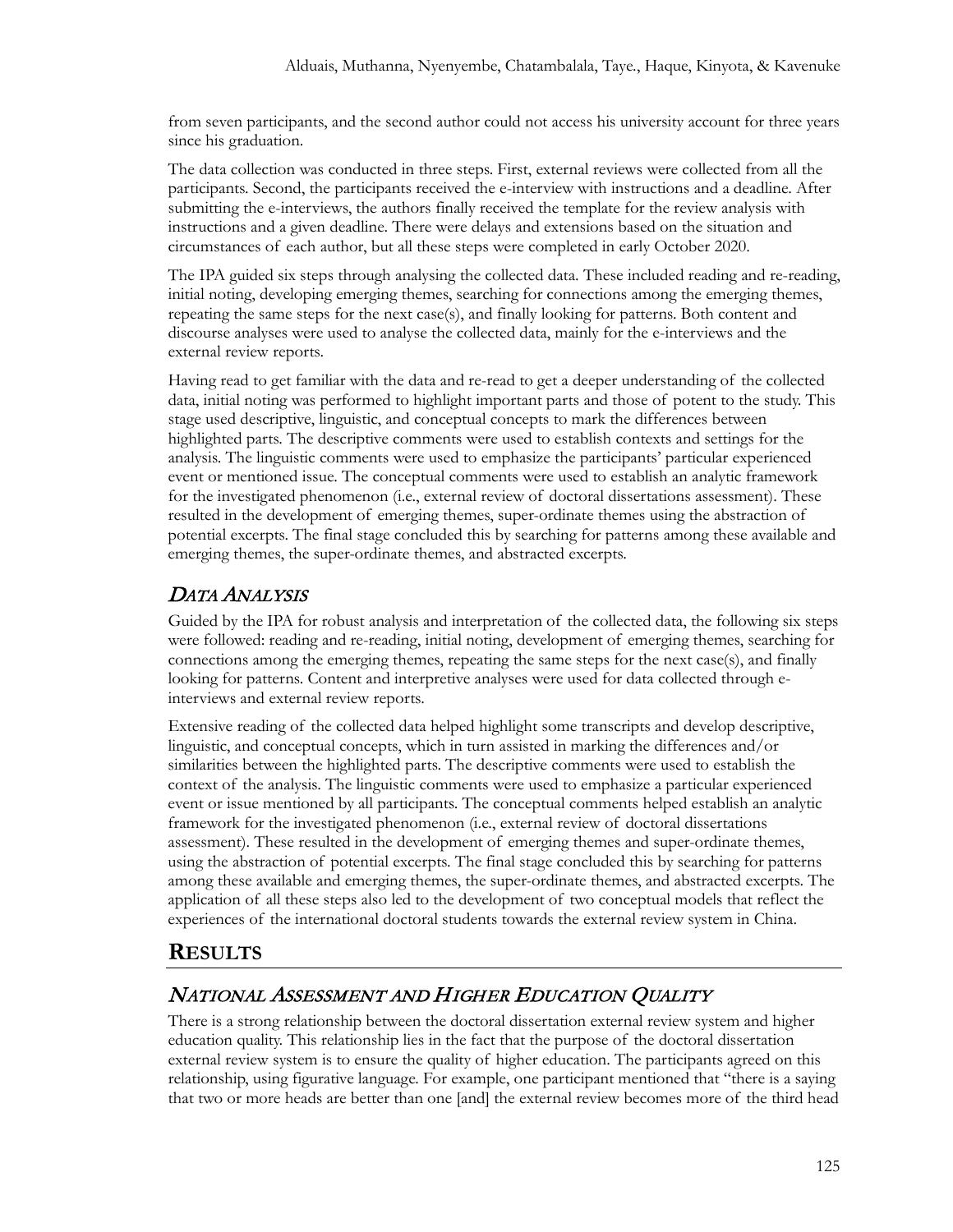that crosschecks" [LT-1]. The other participants highlighted that the system "[helps] to minimize biases … [and ensures] … work in the neutral ground" [LT-2] and "makes sure that the final products are well written and written according to standards" [HEOT]. Consistent with previous comments, APE also confirmed that the doctoral dissertation external review system assists in "producing competent graduates who fit the skills' demand of the 21st century".

Further, higher education is improved since this step "make[s] students write in high-quality standards to meet the set criteria" [APM]. It is an essential step to ensure better higher education, motivated by the truth that "both the supervisor and the student are under much pressure to produce a high-quality dissertation" [APB]. Additionally, the system "at least theoretically indicates the efforts of the ministry of higher education in China towards a standardized doctoral dissertation assessment" [API].

#### NATIONAL ASSESSMENT QUALITY AND PROCEDURE

While the participants agreed that the doctoral dissertation external review system is positive in ensuring higher education quality, they raised critical concerns about the quality and complex procedures of the external reviews. For example, HEOT wondered that "there was not enough guidance provided to me before entering the review process … in terms of what is expected by the external reviewers". This is not so much different from APE, who also stated that "the dissertation evaluation system is full of procedures which confused me [the participant and candidate] a lot. I was not clear with different rounds of review". The timeline as part of this procedure is another drawback. According to APM, "the challenge which has been observed when you have been asked to resubmit is that of the time factor." In most cases, those who passed after several review rounds and extensions seemed to have experienced more suffering. For example, APB expressed his sufferings stating that "many students have bitter experiences regarding the external review process … let alone, most of the Ph.D. candidates do not know the review process" and "this process took me [the participant and candidate] one year more, with some physical and mental harassment, and other hazards."

The quality of the external reviews is questionable, mainly when the comments of the external reviews reflect a weak understanding of the dissertation. This poor review could be attributed to the lack of time (35 days) or possibly the conflict of interests that is not solved in the system. Following are exemplary quotes on the quality of the external reviews.

The external reviewers are given a very short period of time … [which] is not enough for them to give constructive feedback [LT-1].

The comments given are sometimes too few to pass a decision on the grade of the paper. This may emanate from a lack of accountability among reviewers ... I got one negative review among three; it was mentioned that my English writing was poor, lack of dissertation quality, and other comments. The other two reviewers did not comment on my dissertation language and its quality. However, I improved my writing quality before sending it to the additional reviewers; there were no comments on the issue at that stage. However, one reviewer was not positive and stated that my discussion part [sic] was not perfect [APB].

I was told that I needed to extend and do all the procedures again, starting from supervisor approval, pre-defense, plagiarism check, and external review. The reason for the rejection was really illogical, and the reviewer who disapproved simply mentioned that I did not understand the education system in China. It was like he wanted me to write from their perspective, other than mine, as an independent researcher [API].

Providing logical reasons for rejecting a doctoral dissertation is ethically necessary; otherwise, it merely shows a poor quality and unethicality of reviewers. It further reflects a subjective decision, leading to the need for improving the external review system. As mentioned before, external reviews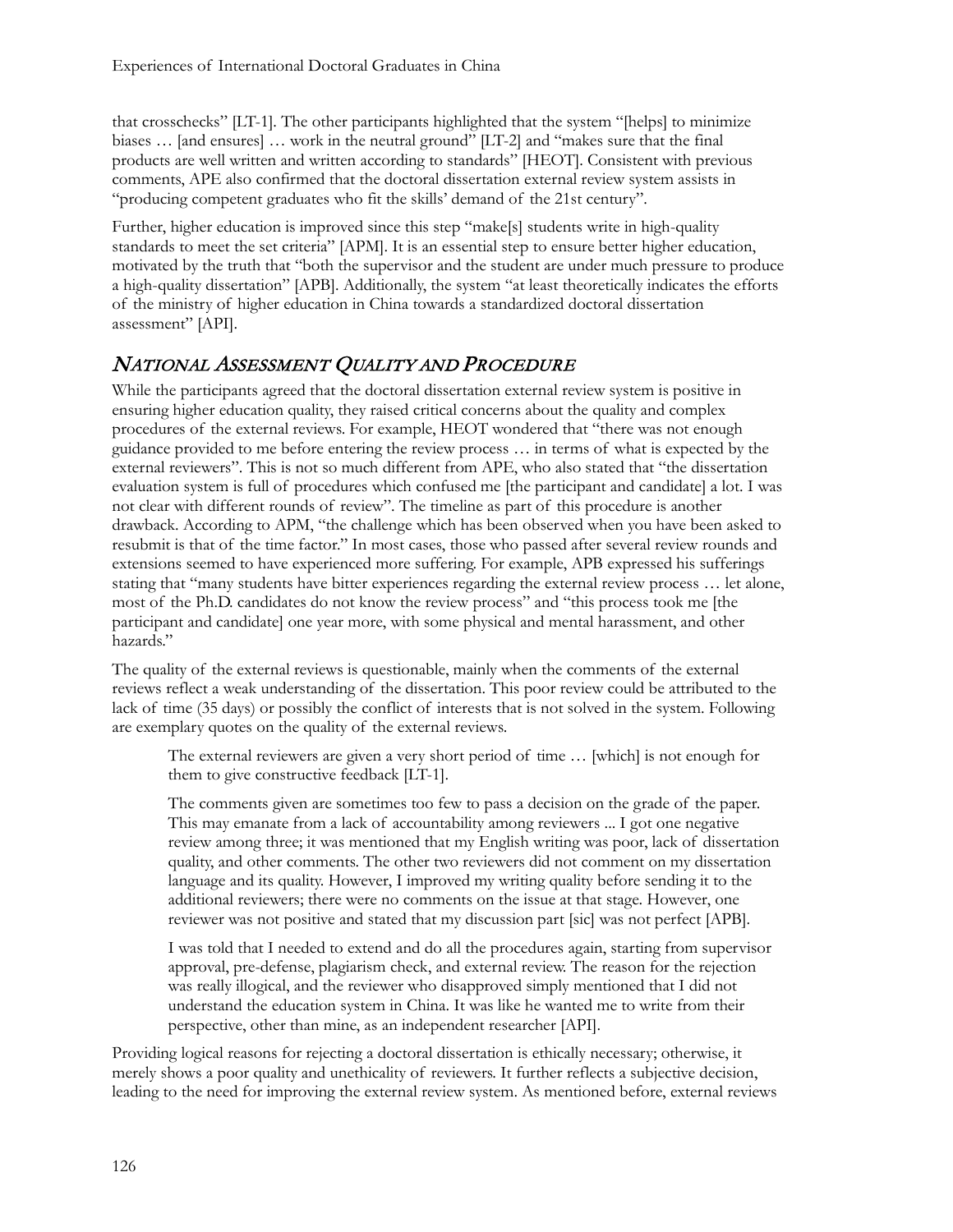help ensure the quality of higher education. However, when such external reviews lack providing constructive feedback, the issue of quality then becomes questionable. Reflecting upon their disappointment and dissatisfaction regarding the quality of external reviews, two participants commented:

A total of eight reviewers reviewed my paper, and I re-read my paper and worked on most of the reviewers' suggestions. My supervisor also checked it again and again. Finally, I missed receiving unanimously positive feedback from the reviewers. This situation disappointed me as I put much of my effort [APB].

I never expected my dissertation to be rejected for 2-3 lines claiming that I did not understand the education system in China. It was disappointing to realize that I had been rejected but could not see enough feedback reasoning the rejection. I just thought about how this step had changed me from an outstanding throughout my life into a failure. What made me dissatisfied was the covert procedure and, above all, the poor quality and scarce of feedback [API].

Both doctoral candidates [APB and API] felt depressed and stressed to realize that the reviewers were more concerned with, for example, the dissertation topic despite its being approved by a long list of official authorities (the supervisor, proposal defense committee, pre-defense committee, and the faculty and graduate studies committees). Further, his dissertation was rejected despite the API's published works (abstracted from his dissertation) in peer-reviewed journals. His reflections showed that external reviewers were not pleased with the doctoral candidate's critiquing educational issues in China. This shows less credibility of external reviews. More surprisingly, one reviewer rejected the API's dissertation by commenting: 'how a doctoral student could publish such several papers.' Such a comment shows the low look towards doctoral candidates and the power of external reviewers in rejecting dissertations based on their subjective reasons.

# NATIONAL ASSESSMENT AND STUDENTS' PSYCHOLOGY

The psychological status of the students in general, and doctoral students in particular, is also crucial while pursuing their studies. Regardless of the happy moments and pleasures, the participants enjoyed during their doctoral education journey, they all experienced stress, pressure, negative experiences, and threats to future career and study, specifically attributed to the national assessment process. Table 3 demonstrates these variable experienced feelings with selected quotes for each participant. These different feelings include stress, pressure, negative experiences, and potential threats to future careers.

| Concepts      | <b>Exemplary quotes</b>                                                                                                                                                                                                                                                                                 |
|---------------|---------------------------------------------------------------------------------------------------------------------------------------------------------------------------------------------------------------------------------------------------------------------------------------------------------|
| <b>Stress</b> | LT-1: "It becomes stressful to hear I received a rejection kind of feedback that requires me to<br>extend a semester or a year."                                                                                                                                                                        |
|               | APB: "When I started my seventh semester after the rejection of my dissertation, it was<br>challenging for me. I was physically ill for several weeks. I lost my weight  with other<br>physical issues. I did not sleep properly. I never had any sleeping problems at night, but<br>here it happened." |
|               | API: "I do teach psychology and have deep knowledge of psychology, but the quality of the<br>received reviews caused me to lose all my skills and self-confidence."                                                                                                                                     |
| Pressure      | LT-1: "My colleagues and I used to check in the system almost every day to see if there is<br>feedback."                                                                                                                                                                                                |
|               | HEOT: "We were also under pressure to respond to the supervisor who confused us by<br>giving us many revisions at the end of the process."                                                                                                                                                              |

**Table 3. Doctoral candidates' psychological experiences**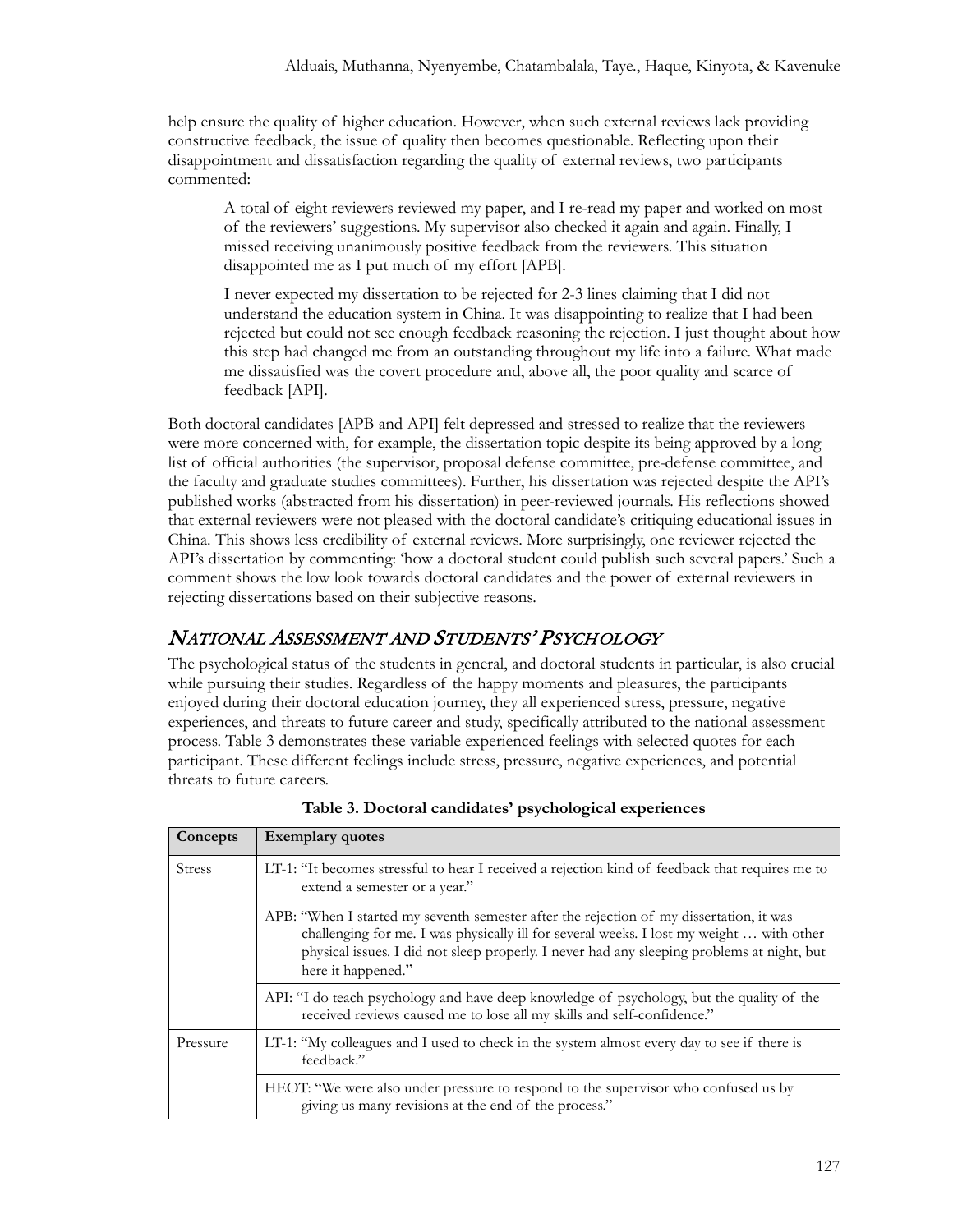| Concepts                       | <b>Exemplary</b> quotes                                                                                                                                                                                                                                                                                                                      |
|--------------------------------|----------------------------------------------------------------------------------------------------------------------------------------------------------------------------------------------------------------------------------------------------------------------------------------------------------------------------------------------|
|                                | APM: "Because of the uncertainty of whether you will pass or repeat, and that the<br>International Students Office has its own dates to apply for the extension, this created<br>pressure. I remember I had to just apply for an extension and later withdraw my<br>extension form after the positive results that came later".              |
|                                | API: "I used to check the external review platform almost every hourI remember I would<br>wake up some nights to check the result and come back to sleep."                                                                                                                                                                                   |
|                                | APB: "I did not get any salary from my country after three years and did not also contribute<br>enough to my family members. It took me one year of extra time, and I became a<br>financial loser; the monthly salary was stopped; it was aloof from my family member.<br>All these created an enormous physical and mental pressure on me". |
| Threats on<br>future<br>career | LT-1: "It is frustrating to get rejection when one has already planned to go home or has<br>applied to the other university for another program in the next academic year."                                                                                                                                                                  |
|                                | HEOT: "The process discouraged students from continuing with graduate studies if they are<br>not given enough counseling services."                                                                                                                                                                                                          |
|                                | APM: "Most of us [international students] are employees  it is tough to convince our<br>employers if we are to extend by a year just because the reviewers have rejected the<br>thesis. It indeed affects our career."                                                                                                                       |

# REFLECTION AND ASSESSMENT

Feedback is of great importance when developing a particular strategy, plan, or procedure. The participants expressed their different attitudes and thoughts openly towards this critical step during their doctoral study. These included the strengths, weaknesses, and possible suggestions to develop this procedure and make it more efficient yet effective for all the involved parties in this process (supervisees, supervisors, external reviewers, HEIs, and the MoE in China) (see Table 4).

# EXTERNAL REVIEWS BETWEEN PRACTICALITY AND CREDIBILITY

At this stage, the doctoral candidates' fates were already decided by the content of these external reviews. Those who were maybe lucky enough (e.g., participants 1-6) were passed by the first-round review; that is, receiving three external reviews each, and they all have positive feedback and average, above average, or excellent grading. Since neither the supervisors nor the supervisees can communicate with the external review or even discuss its validity and reliability to decide their future, the communication among these was nothing other than stress, pressure, and hopelessness. The participants here managed to make up a scenario of communication between the external reviewers, their submitted reviews, and the doctoral students after they gradually graduated and passed that experience. Table 4 includes how the received positive feedback from the reviewers helped to improve the quality of the doctoral dissertations. More importantly, it reveals the participants' negative gained experiences and sufferings. These included how they managed to deal with the submitted reviews, which in most cases were in Chinese. It also deepens the quality of the feedback and its credibility, evidenced by poor general statements and suggestions abstracted from the provided external reviews (see Table 5.).

Dissimilar to participants 1-5 are participants 6-7 who went through longer experiences. The former needed to go through additional review after the first-round review due to a low grade by one of the external reviewers on the first round. Having not passed due to one more negative feedback by one of the two additional reviewers, he needed to do all the processes again (i.e., supervisor's approval, pro-defense, plagiarism check, and submit for external review again). Participant 7 experienced a similar scenario but without the additional review. His external reviews included one negative review with a below-average grade which meant, according to national assessment regulations, he could not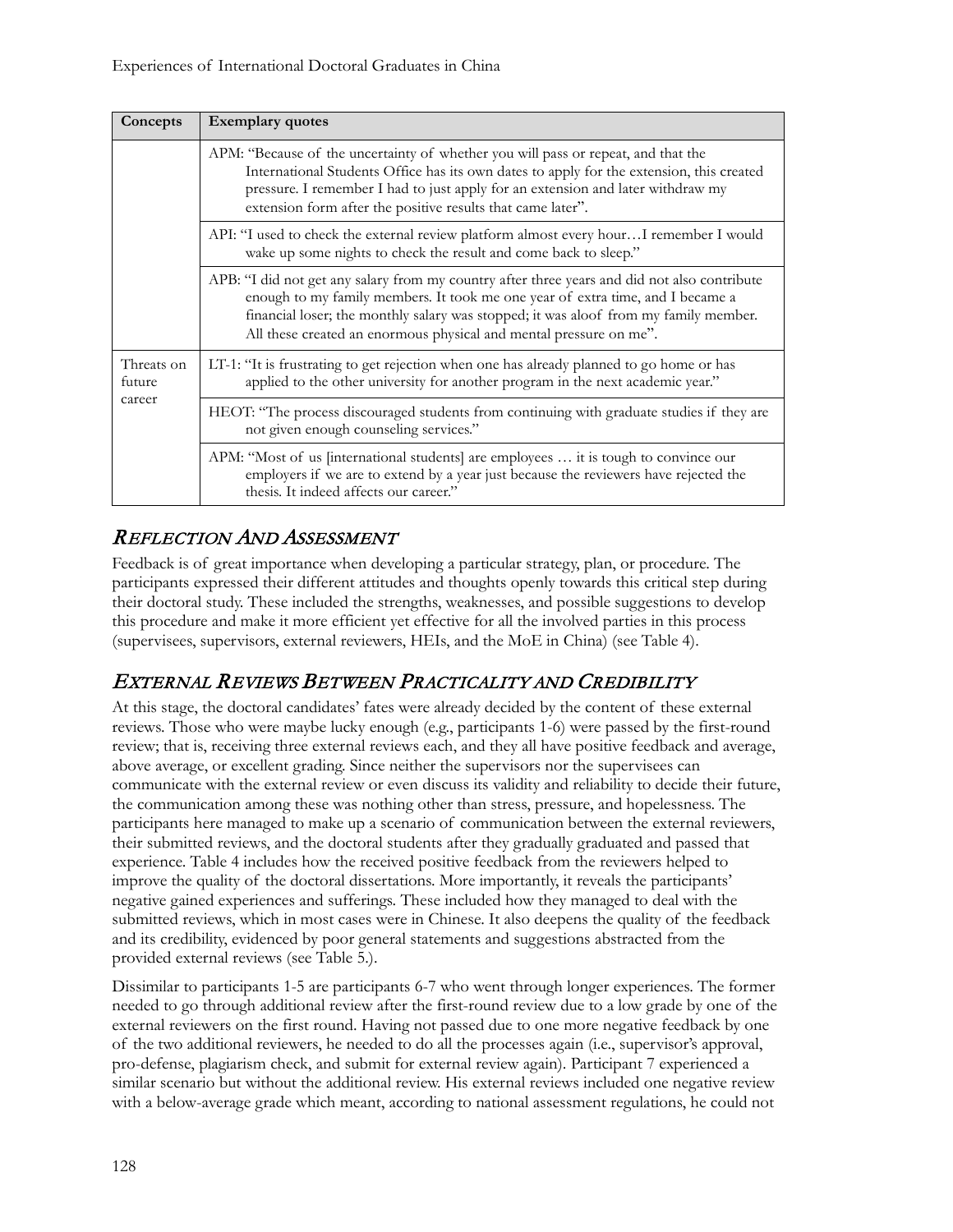apply for an additional review and should directly extend the study period for one or two semesters and then resubmit the whole dissertation for a new assessment. In this excerpt, participant 7 expressed his disappointment with the situation after sending his dissertation for an additional external review:

[First,] my dissertation went to the two internal reviewers to examine my quality. Both internal reviewers are satisfied with my dissertation and agreed to send it to additional reviewers. However, I received one positive and one negative feedback. It indicated that I would not go for the final defense. However, a total of five reviewers (3 external and two internal) reviewed my paper, and I have reread my paper and met most of the reviewers' suggestions. My supervisor also checked it again and again. Finally, I missed receiving unanimously positive feedback from the reviewers. This situation made me disappointed as I put in my highest effort.

This disappointment is not different from that of participant 7, who also expressed his lived experience stating:

I never expected my dissertation to be rejected for 2-3 lines claiming that I did not understand the education system in China. It was disappointing to realize that I had been rejected but could not see enough feedback for this rejection. I just thought about how this step had changed me from an outstanding throughout my life into a failure. What makes me dissatisfied is the covert procedure and, above all, the poor quality and scarcity of feedback. Whenever I receive a rejection or major revisions from a top-ranked journal, they will sometimes write pages to reason the rejection and their decision. Not only this, but the editor also still has a saying on these decisions. Their feedback will be thoughtful, fruitful, and insightful. I received nothing like that here!

Participant 7 felt more depressed and stressed to realize that the reviewers were more concerned about his examined topic, which was approved by a long list of official authorities – his supervisor, proposal defense committee, pre-defense committee, and of course, the faculty and graduate studies committees.

They are careful of the research topic, which does not go with their policy. In my experience, Chinese academicians called it a 'sensitive' research issue. More clearly, they are conservative in choosing the research topic. Choosing a research issue should not have any barrier if it is fitted with the relevant discipline. Such measures block the open path of research easily … when a student cannot reach the final stage only because of the so-called quality – this is the right misfortune. It is an injustice to the students. It will never maintain quality overall.

What is more disappointing is maybe what happened to participant 7, who thought publishing several papers from his doctoral dissertation indexed in Scopus and ISI would give his dissertation more credibility.

I thought the list of my publications, which I included in the form of dissertation contribution and innovation, would give my research more credibility yet make it easier for the reviewers to decide on the good quality of my dissertation. Surprisingly, a reviewer stated how a doctoral student could publish several papers! I felt that this reviewer was saying to me: who are you to publish several papers from your dissertation? You are just a student! Don't I have the right to do so, or can I only be a student if my level and skills are poor!

From Table 4, which reports the participants' reflections, it is noted that some of the feedback was clear and informative (e.g., comments provided to LT-1, HEOT, and APE under the 'received positive feedback'). Other comments indicated that the reviewers did not intensively read the dissertations (e.g., the comment provided to APE in 'feedback quality' and 'reliability of external reviews'). Furthermore, other external reviewers' comments were unclear and less informative (e.g., the comments provided to LT-1 and HEOT under 'feedback quality'). Interpretively, comments such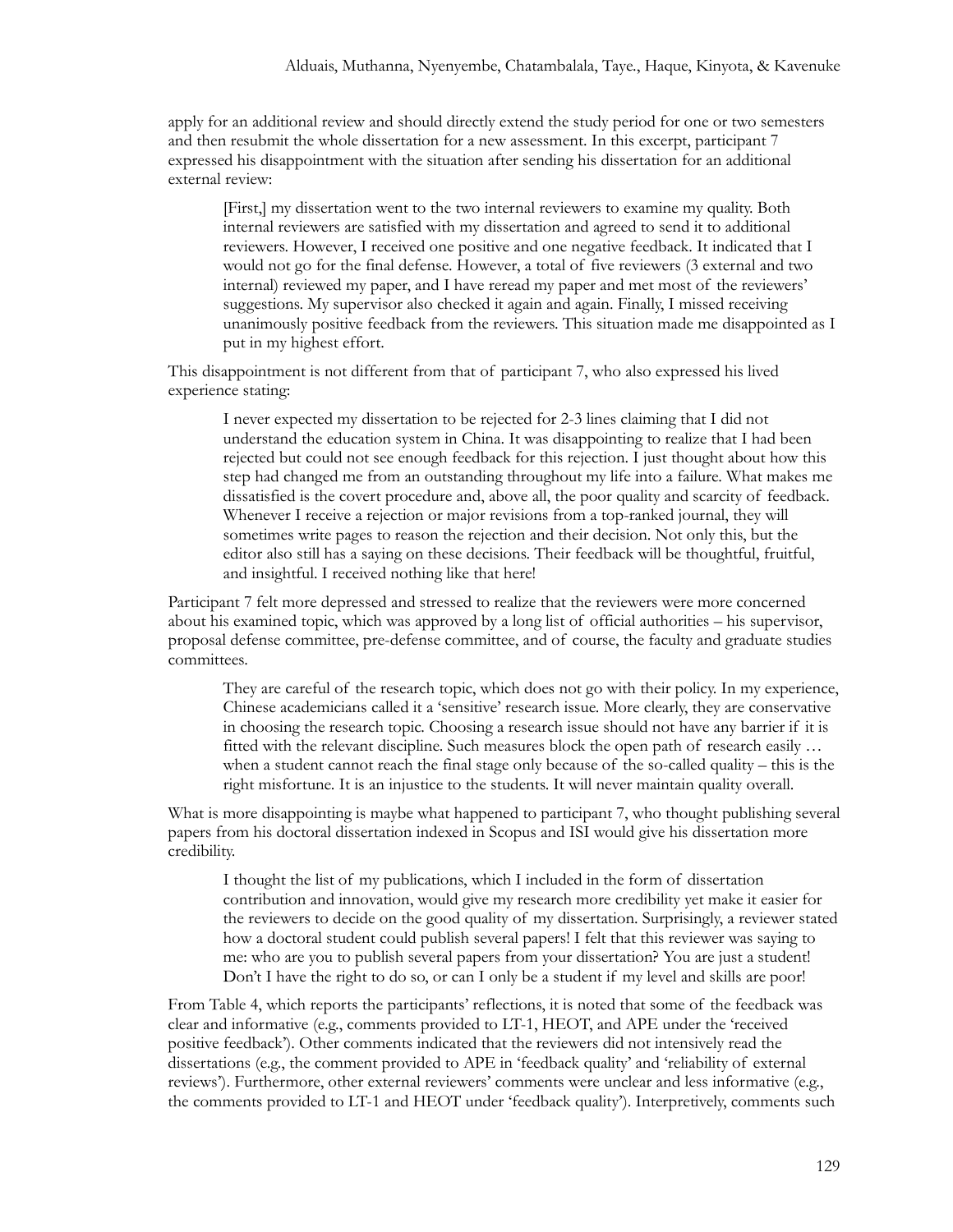as these caused stress among doctoral candidates. This is because the doctoral candidates were worried about the consequences of not responding to some of the comments raised by the reviewers, which were unclear, less informative, and not related to what was written in the dissertations.

|                                    | Provided feedback or situation                                                                                                                                                                                                                                                                                                                                | Participants' comments                                                                                                                                                                                                                                                |  |
|------------------------------------|---------------------------------------------------------------------------------------------------------------------------------------------------------------------------------------------------------------------------------------------------------------------------------------------------------------------------------------------------------------|-----------------------------------------------------------------------------------------------------------------------------------------------------------------------------------------------------------------------------------------------------------------------|--|
| Received positive feedback         | LT-1: "The thesis results meet the requirements of<br>the doctoral dissertation" (reviewer 1), "the<br>dissertation has basically reached a level of<br>doctorate dissertation" (reviewer 2), and "The<br>doctoral dissertation reached a doctoral degree<br>Thesis level" (reviewer 3).                                                                      | The external reviewers summarised the<br>dissertation and provided their feedback on<br>my dissertation. The positive feedback I see<br>from their feedback is mainly their final<br>decision that the dissertation has met the<br>requirements of a doctoral thesis. |  |
|                                    | HEOT: "The data is obtained based on discussion<br>and observation, using thematic analysis and<br>content analysis methods to analyze the<br>collected data, reflecting the innovation of this<br>article" (reviewer 1).                                                                                                                                     | My study has positive innovation because I<br>did an in-depth analysis, and I used different<br>methods in data collection. Because of this,<br>it helped me to get clear findings that have<br>practical and theoretical significance.                               |  |
|                                    | APE: "The clear structure, standardization, and<br>proper method of the dissertation reflect the<br>author's ability to conduct research in the field<br>of higher education" (reviewer 2).                                                                                                                                                                   | I can say that reviewer two has gone<br>through the dissertation carefully.                                                                                                                                                                                           |  |
| Feedback quality                   | LT-1: "Based on literature review, based on methods<br>such as unstructured interviews, a more in-<br>depth study was conducted from the<br>perspective of critical thinking skills, teachers<br>and students. Research and draw some valuable<br>research conclusions" (reviewer 1).                                                                         | This kind of feedback is not clear and not<br>informative; as a result, I was not able to<br>follow what the reviewer wanted to<br>communicate to me.                                                                                                                 |  |
|                                    | HEOT: "Fourth, and most importantly, there is a lack<br>of a complete comprehensive analysis of the<br>results of qualitative studies and quantitative<br>studies" (reviewer 1).                                                                                                                                                                              | I was not able to understand this comment.<br>The supervisor and I could not understand<br>what the external reviewer meant by<br>"comprehensive analysis."                                                                                                           |  |
|                                    | APE: "The research adopts a mixed methodology"<br>(reviewer 3)                                                                                                                                                                                                                                                                                                | Reviewer 3 expressed this though my<br>dissertation was purely qualitative research.<br>Such problems may emanate from<br>reviewers' lack of a closer look at my<br>dissertation.                                                                                     |  |
|                                    | APM: "The dissertation should be better<br>contextualized in terms of generalizing<br>empirical data, namely more theoretical analysis<br>should be enhanced, particularly when a<br>qualitative method is being used, some theme<br>should be better deliberated by a coding and re-<br>coding way than that now" (reviewer 1).                              | I think, though the reviewer had a point, my<br>study was purely qualitative, and few areas<br>would have been used, especially  [in<br>relation to] contextual interaction theory.                                                                                   |  |
| external review:<br>Readability of | LT-1: Two of the three reviews were in Chinese. In such situations, I used google translate to<br>understand the feedback from the external reviewers. It is unfortunate that the translations<br>from Google Translate were not clear and not informative.<br>HEOT: My reviews were all in Chinese. We had a friend who had showed us how to translate using |                                                                                                                                                                                                                                                                       |  |
|                                    | Baidu. But again, the translation was not that accurate, so we had to find friends who were<br>conversant in Chinese to read for us.                                                                                                                                                                                                                          |                                                                                                                                                                                                                                                                       |  |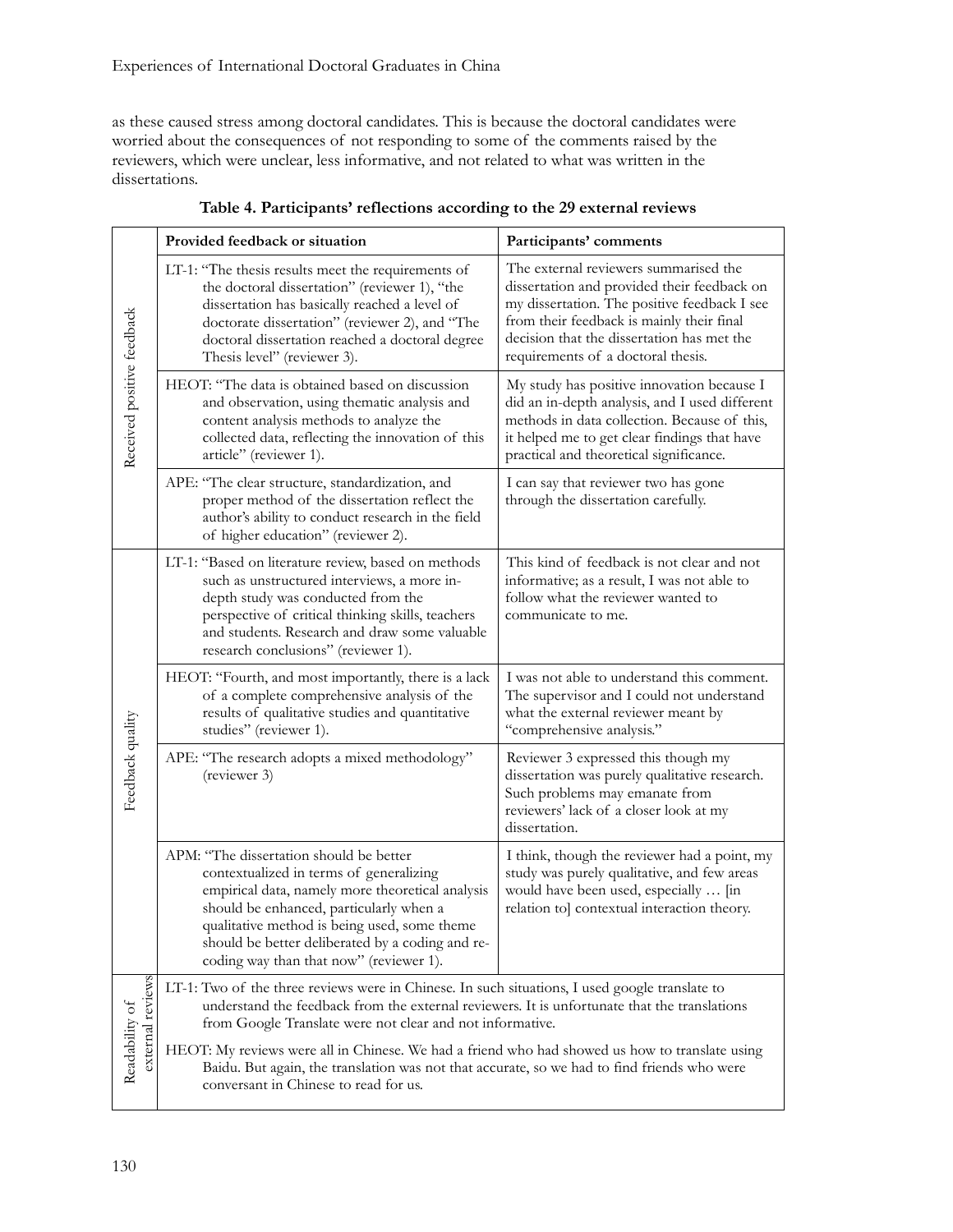|                  | APM: Two out of the three reviewers were Chinese, making it hard to understand the comments. At<br>first, I used a Google Translator and later contacted a friend conversant with the Chinese<br>language and English. |                                                                                                                                                                                                                                                                                                                                                                                                                                                    |  |  |  |
|------------------|------------------------------------------------------------------------------------------------------------------------------------------------------------------------------------------------------------------------|----------------------------------------------------------------------------------------------------------------------------------------------------------------------------------------------------------------------------------------------------------------------------------------------------------------------------------------------------------------------------------------------------------------------------------------------------|--|--|--|
|                  | APE: "The study is conducted in four public<br>universities and research institutes in [study<br>context]" (reviewer 1).                                                                                               | Some of the points mentioned in the<br>comment section by reviewer one didn't<br>describe my dissertation. However, it is<br>conducted in four colleges/institutes of one<br>public university.                                                                                                                                                                                                                                                    |  |  |  |
| Revision quality | LT-1: "It is recommended to sort out and re-write the<br>abstract to make it more in line with the<br>normative requirements of academic papers"<br>(reviewer 1).                                                      | This comment was somewhat clear to me,<br>but I did not work with it because I had<br>written an abstract the way APA requires an<br>abstract to be written. I had included all the<br>essential elements of the abstract such as the<br>general study introduction, purpose of the<br>study, methodologies used, significant<br>findings, and general study conclusion. I<br>wondered what the reviewer wanted me to<br>re-write in the abstract. |  |  |  |
|                  | HEOT: "Reviewer 1 only demanded me to make the<br>Chinese translated abstract more accurate, with<br>no comments on methodology or any section<br>of the dissertation."                                                | Some of the minor changes were not that<br>much applicable as they did not involve the<br>main aspects of my dissertation.                                                                                                                                                                                                                                                                                                                         |  |  |  |

# **DISCUSSION**

The results of this study unwrapped the lived experiences of seven doctoral graduates who completed their doctoral degrees in a top-ranked university in China. It put their personal and academic knowledge together, digging into the national assessment of doctoral dissertations through the external review in China. Being part of this experience, supported with evidence of e-interviews and analysis of 29 collected external reviews, the IPA analysis resulted in several findings.

Put differently, this investigation of the doctoral dissertation assessment through external review has at least five themes to help understand how the participants made sense of it: (a) the assessment of doctoral dissertation represented by the external review seems to be unique compared to the presented countries in the literature review and the countries of the participants (Bangladesh, Ethiopia, Malawi, Tanzania and Yemen); (b) the national assessment enhances higher education at the macro level but hinders it at the micro level; (c) while the external reviews might be credible as a policy towards the standardisation of doctoral dissertation assessment, this credibility vanishes when considering the quality of the provided reviews and the motivation of the reviewers to pass or reject a particular dissertation including the supervisor's role; (d) the findings present also the psychological status of the participants and how this procedure caused psychological damages to them through stress, pressure, gained negative emotions, and even threats to future career; and (e) the provided feedback from the participants creates a scenario to communicate their message which was not possible while living this experience, not only to improve this national assessment policy so that future doctoral candidates will not live the same negative experiences, but also to promote the positive side of this policy and its efforts to standardise the assessment of the doctoral dissertations in China, and *possibly* worldwide.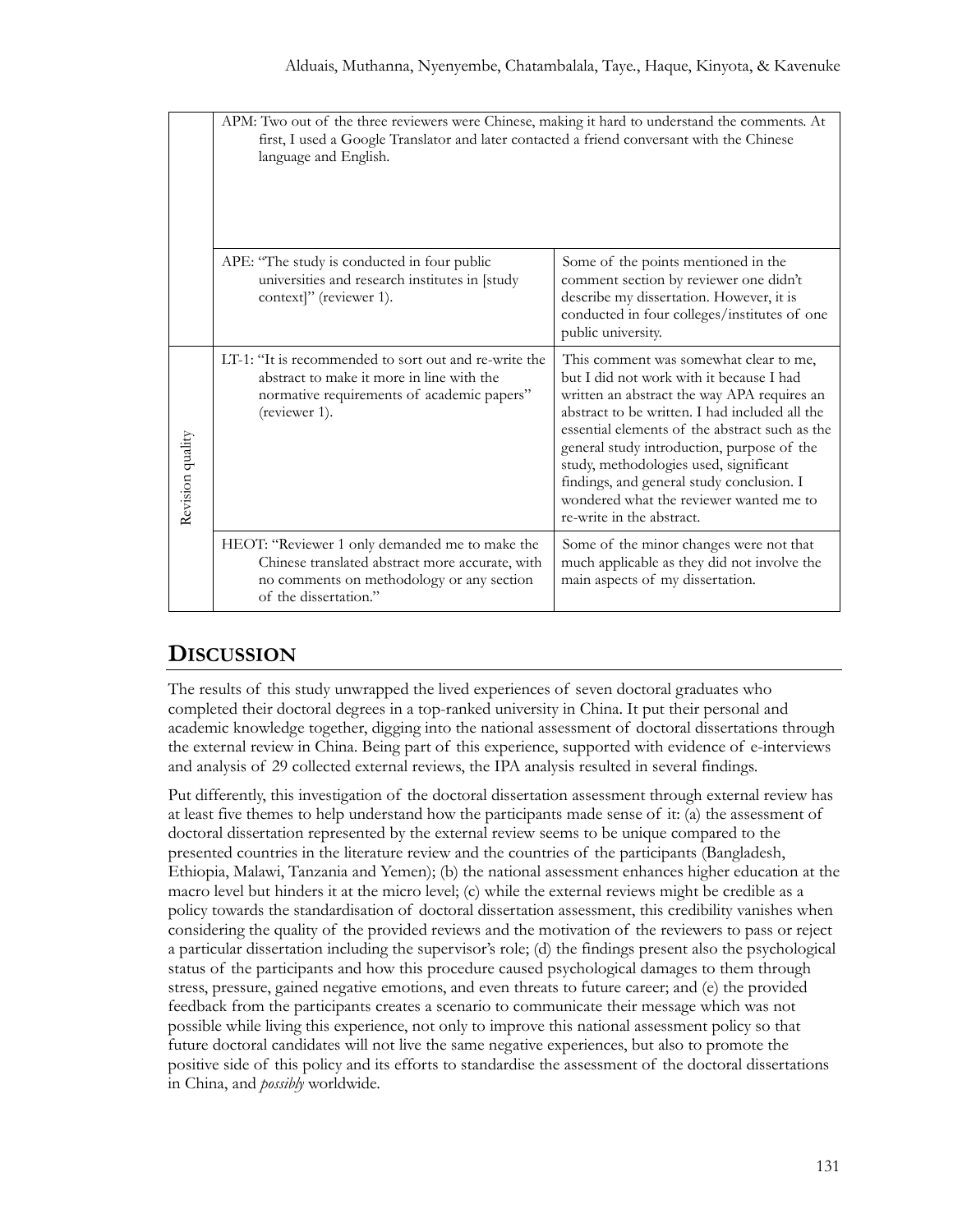The above-generated findings have different possible interpretations, leading to theoretical and applied implications that can better enrich our understanding of China's national assessment of doctoral dissertations. These are elaborated below, concerning previous literature.

First, assuming that the external review procedure is a unique system being practiced in China to assess doctoral dissertation, the narrated experiences by the seven participants evidenced this claim. When they shared the doctoral dissertation assessment in their own countries, it was noticed that they all share the traditional model; that is, submission of the dissertation to a committee for assessment, and this committee will be the same for the final defense. There are, of course, minor differences among these countries (Bangladesh, Ethiopia, Malawi, Tanzania, and Yemen), at least in terms of granting doctoral degrees. However, none of these countries seems to have the complicated external review system being practiced in China. This is also evidenced by reviewing previous literature in other countries that are similar or dissimilar (e.g., Aittola, 2008; Chen, 2011; Larivière, 2012; Myklebust & Withers, 2017) doctoral dissertation assessment procedures, but not identical to that of China. This interpretation has at least one implication at the higher education level, mainly internalization. The participants of this study are now working in their home countries and other countries, and they consider transferring the experiences they gained to other countries. The transfer of this experience is positive since it aims at standardizing doctoral dissertation assessment, but the negative gained experiences due to the ambiguity of this process *hinder* the transfer of this experience. By all means, these findings agree with previous literature that the doctoral dissertation system is similar yet dissimilar (Storey, 2016), but also disagrees with existing literature claiming the complete efficiency and effectiveness of the current doctoral dissertation system in China (Jianxiu Gu et al., 2018; Luo et al., 2015). It is true that it is developing but in which direction!

The second theme proposed that an external review of the doctoral dissertation enhances higher education quality in China, whether at the national or the international level. In comparison, this finding seems to be consistent with previous literature supporting these views (Blanco, 2019; Liu, 2016). However, this enhancement is partial and claimed to be limited to the macro level, not the micro level. While the macro level refers to the availability of national standards, the control doctoral dissertation assessment in all China, and practiced by all the HEIs, the micro level refers to considering the parties involved in this process. It includes elements like the efficiency, effectiveness, and impact of this policy on doctoral students, doctoral supervisors, external reviewers, and committees involved in decision-making for granting doctoral degrees. This level includes more specific elements like those related to the psychological status, social status, economic status, and even logical aspect (i.e., the process being logical or not). The narrated experiences by the participants, analysis of the collected 29 external reviews, and the participants' observation indicated a gap between theory and practice of this policy (i.e., doctoral dissertation assessment).

The most controversial issue among these is the external reviewers' quality of their produced reviews. This was evidenced by the negative experiences, psychological damages caused to most of the participants, the poor feedback quality, the poor communication among the supervisees and the external reviewers who, in most cases, provided feedback in Chinese. Given this, this policy needs to be reformed to consider both the macro and micro levels. This also adds to the current debate on external review examiners worldwide (Cooksey & McDonald, 2019; Padró et al., 2018). Previous research reported the advantages of having clear outlines for doctoral students, provision of topics based on the national need of the country, encouraging publications of papers, and guidance of supervisor selection (Francis et al., 2009; Goff & Getenet, 2017; Ray, 2007; Weber & Allen, 2016).

Third, credibility plays a major role in measuring the quality of administrative practice. Having the external review to decide the future of a doctoral student, the efforts of 3-4 years – be it financial, social, psychological, or educational – is an indicator that credibility is worth considering here. While a few participants experienced difficulties with their supervisors who chose to protect themselves (ignoring their supervisees), most participants expressed negative feelings, experiences, and emotions towards the used procedure for the external review. This includes the competency of the external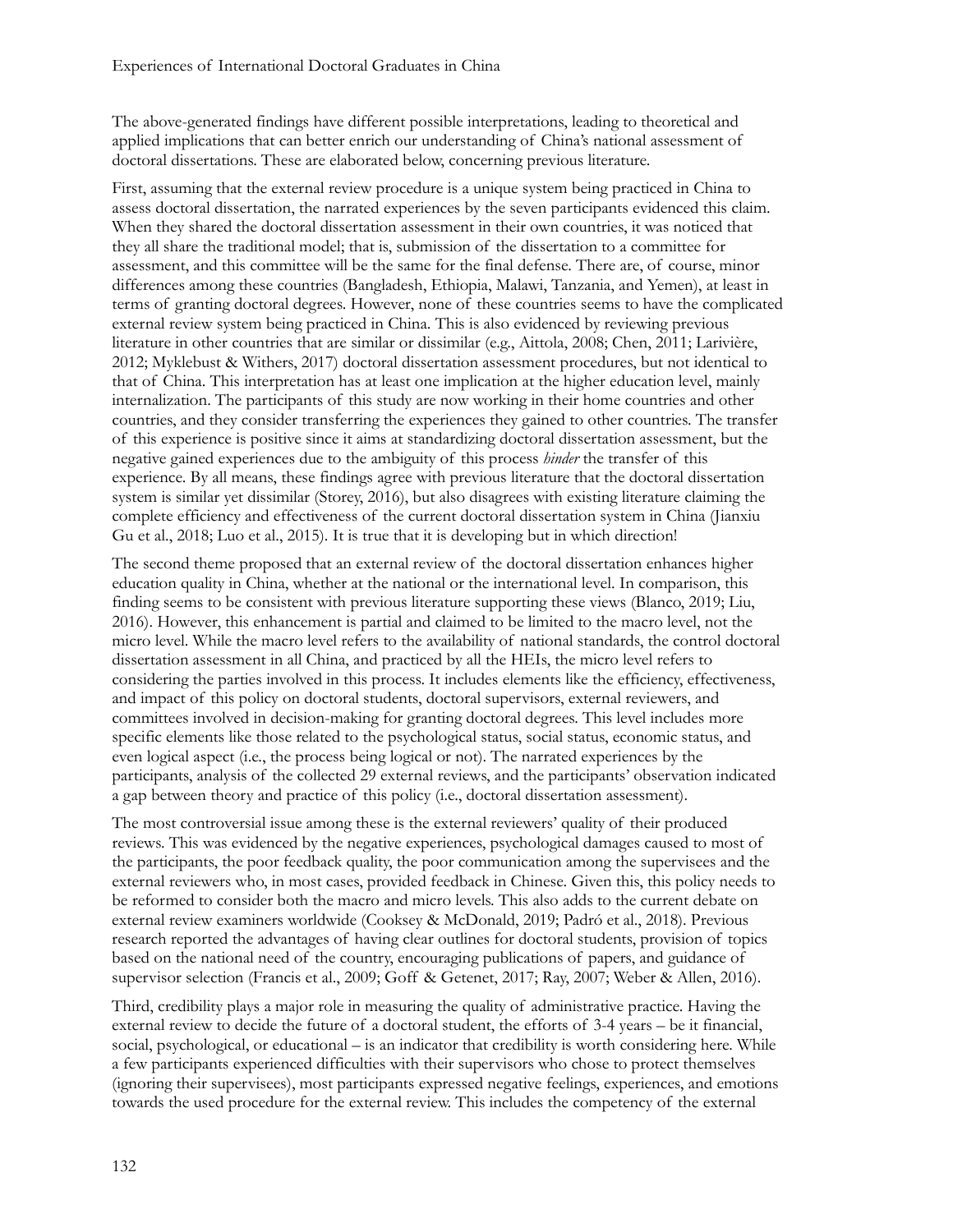reviewers whose reviews reflected the poor quality of their efforts. Internalization means that the HEIs are ready to provide the best services for their international students, including competent external reviewers who can read the doctoral dissertation seriously. When they choose to reject them for whatever reason, they need to write as many reasons and explanations as possible as the value of this document is being a doctoral degree. Not only did the doctoral students put so much effort into it, but the university of the hosting country also spent so much money on it. All these should not be wasted because of the subjectivity being practiced by external reviewers and possibly the ignorance of the administrators and decision-makers involved in this process. This argument about the credibility of external reviews is consistent with the current debate on the causes that lead to doctoral attrition (Devos et al., 2017; Kärnä, 2012; Syncox et al., 2017).

The fourth theme explored the psychological damage caused to the participants by the external review process. The participants who went through more than one round of external review and those who passed by the first round experienced psychological suffering, including stress, pressure, negative emotions, and threats to their current and future careers. It is crystal clear that this policy concentrates on the fact that the standardization of the doctoral dissertation system is taking place in China, but it is definite that the psychological status of the doctoral students is valueless to them. These psychological damages are not limited to the doctoral students; that is, the supervisees, but extend to their supervisors, too. Previous research reported a correlation between supervisor and supervisee's feelings and trustworthiness (Roberts, 2020). The revealed experiences by the participants indicate how much their lives were turned upside down due to the inaccuracy of this policy, the surface thinking of the external reviewers and the one-sided procedure. This reached finding is consistent with previous literature describing doctoral students and society (Gillingham et al., 1991; McCray & Joseph-Richard, 2020; Stigmar, 2019). It is also consistent with previous research that considers doctoral students' personal, social, and mental aspects (Grim et al., 2021; Guha & Pande, 2021; Mantai, 2019; Yang & Bai, 2020).

The last theme related to feedback analysis and reflection of the participants on the reviews, the external reviewers, and the process itself, provided more evidence that the poor communication among the involved parties played a major role in causing these negative experiences and caused psychological damage. Doing this makes it clear that the HEIs are assumed to practice a high level of anonymity but they are practicing extreme anonymity instead. The external reviewers are also working hard to play their holy role as gatekeepers – using the extreme authority granted to them! They are not only keeping this gate; they are practicing ethical yet academic violence against the doctoral students, their families, their supervisors, and their affiliated HEIs. While it is typical to have doctoral dissertations rejected due to their poor quality, it is atypical to have a doctoral student studying for 3-4 years, passing a different course, passing different gates until the student reaches the final step, to be told that the time has come to a stop here! If this is the case, research doctoral degrees should be promoted instead, and then the doctoral student, the supervisor, and the HEI are all prepared to assume that it is only this dissertation – product – qualifying for the doctoral degree. The external reviewers' role in gatekeeping being practiced either intentionally or unintentionally remains debatable and threatens research integrity. This is consistent with prior research approaching this matter (Chen, 2011). Meanwhile, just like it is said that "history repeats itself ", the complex yet questionable equation proposed by Granovsky et al. (1992, p. 375) is still valid for now, due to *subjectivity* – doctoral dissertations are still suffering from "up to standard rejected" and "below standard accepted."

# **CONCLUSION**

The results of our study suggest that the external review system for international doctoral dissertations in China contributes positively to the quality of higher education at the macro level but fails to do so at the micro level. The system offers the benefit of standardizing the doctoral dissertation assessment, but the downside is the ambiguity and complexity of the external review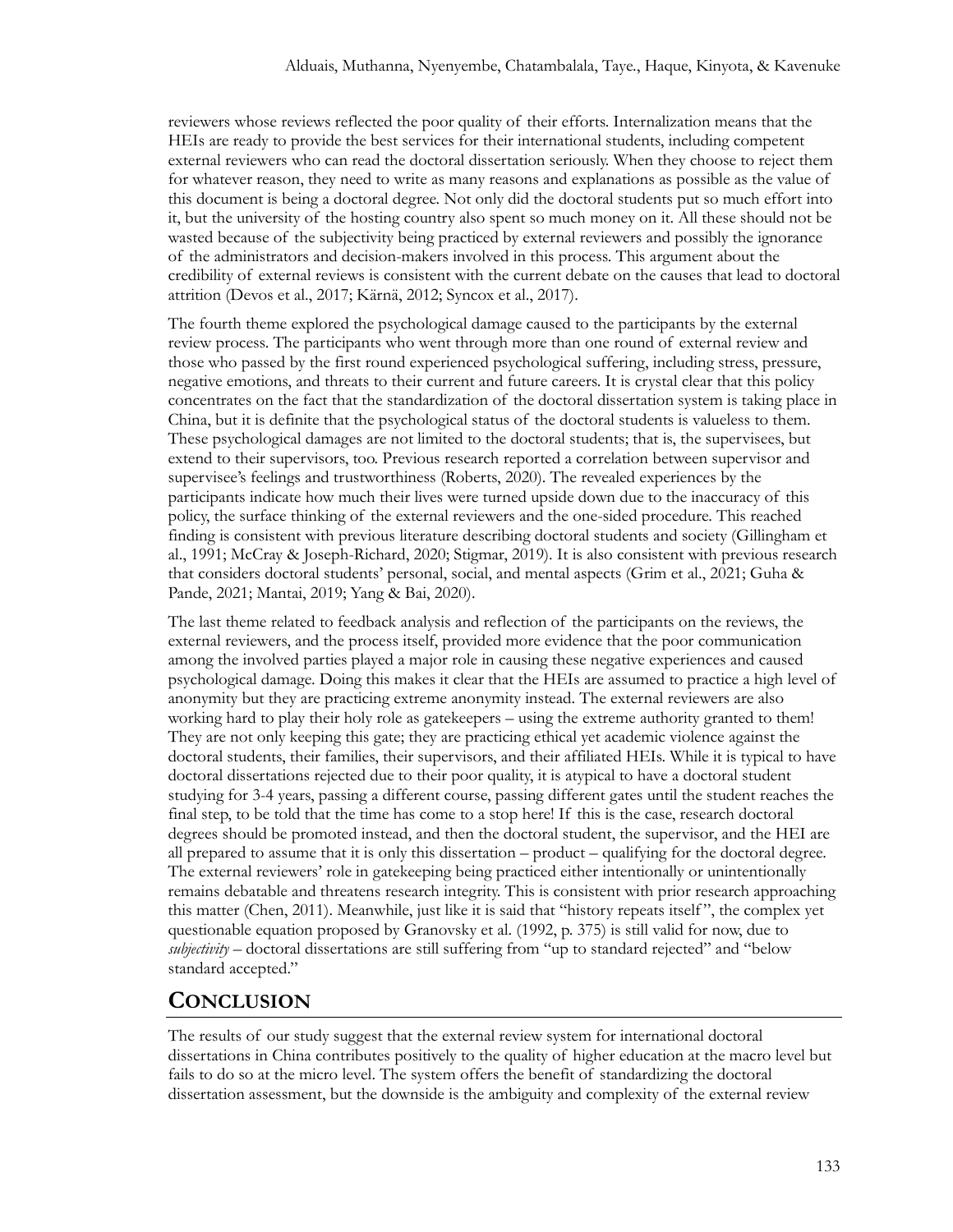process. In contrast to the macro level, which refers to the availability of national standards, the control of doctoral dissertation assessment, and enforcement of these standards by all universities in China, the micro-level pertains to considering the parties involved in this process. These elements include the efficiency, effectiveness, and impact of this policy on international doctoral candidates, supervisors, external reviewers, and committees involved in granting doctoral degrees.

Furthermore, our findings demonstrate the need for external reviews to have visible credibility. Subjective comments reflect poor quality of reviews and lead to unjust rejection decisions. Whenever a rejection decision is made, it is imperative to provide clear, logical, and objective justifications. Further, our findings provide evidence reflecting the participants' psychological experiences regarding the external review system for doctoral dissertations. This study shows that poor quality reviews and subjective rejections result in psychological damage to doctoral candidates, including stress, pressure, negative emotions, and threats to their careers. In light of this, it is urgent to improve the quality of the external review process and the reviews themselves. It is possible to accomplish this by disseminating information regarding the review procedures, providing sufficient time and assessment criteria to external reviewers, and initiating open reviews.

Despite the fact that external reviews may be considered credible as a policy toward standardizing international doctoral dissertation evaluations, the legitimacy of the external review process is diminished when the quality of external reviewers' comments and their subjective decisions to accept or reject doctoral dissertations are considered. In light of the psychological damage external reviews and procedures cause to doctoral candidates, the international doctoral dissertation external review system must be improved to ensure quality at a micro-level. This would lessen the possibility of negative psychological experiences for future doctoral candidates.

As much as this paper has practical implications for those responsible for higher education in China, it also has theoretical implications for international audiences interested in assessing doctoral dissertations and the quality of doctoral education.

# **RECOMMENDATIONS**

For improving the quality of the external review system, the participants provided insightful suggestions. First, the university administration needs to publish information about the review procedures so that doctoral candidates understand what is needed in advance. Second, preparing assessment criteria for external reviewers are helpful for both reviewers and doctoral candidates. Previous research reported several factors to be considered for better doctoral dissertation administration (i.e., internal factors like personal lives and external like academic identity) (Freeman, 2018; Sverdlik et al., 2018). This also suggests the presence of genuine reviews that help ensure the reviews' credibility and ethicality. Third, giving sufficient time (three months) for reviewers to review dissertations and provide constructive feedback critically is essential for the quality of the external reviews. Furthermore, it would be more valuable to receive reviewers' comments in the language of the dissertation (English). Finally, when two reviewers provide positive feedback, it is not logical to reject dissertations based on one reviewer's unfavourable decision.

# **ADDITIONAL STATEMENTS**

#### ETHICS DECLARATIONS

The first author proposed the plan and drafted the first manuscript. The second author edited the final version. Other co-authors participated in collecting and analysing data and reviewing the final version. All authors contributed equally to the final version.

# INFORMED CONSENT

Informed consent was obtained from all participants who are the authors of this paper.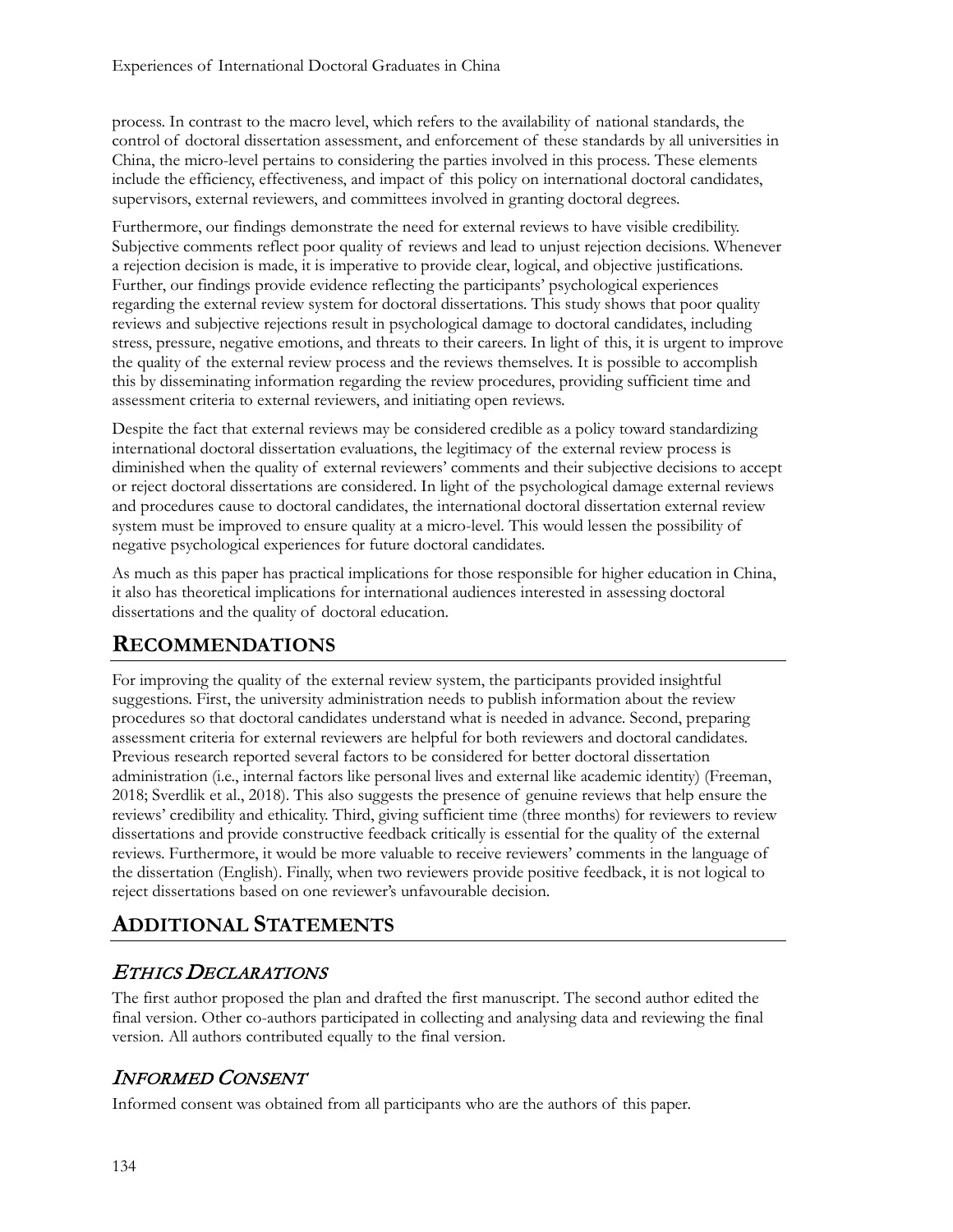#### DATA AVAILABILITY STATEMENT

The datasets generated during and/or analysed during the current study are available from the corresponding author on a reasonable request.

#### CONFLICT OF INTEREST

The authors declare that they have no conflict of interest.

#### **REFERENCES**

- Aitchison, C., & Mowbray, S. (2016). Doctoral writing markets: Exploring the grey zone. In T. Bretag (Ed.), *Handbook of academic integrity* (pp. 287-301). Springer. [https://doi.org/10.1007/978](https://doi.org/10.1007/978-981-287-098-8)-981-287-098-8
- Aittola, H. (2008). Doctoral education and doctoral theses Changing assessment practices. In J. Välimaa & O. H. Ylijoki (Eds.), *Cultural perspectives on higher education* (pp. 161-177). Springer. [https://doi.org/10.1007/978](https://doi.org/10.1007/978-1-4020-6604-7_11)-1-4020-6604-7\_11
- Baguley, M., Kerby, M., & Barton, G. (2018). Doctoral supervision with colleagues. In R. Erwee, M. A. Harmes, M. K. Harmes & P. A. Danaher (Eds.), *Postgraduate education in higher education* (pp. 409-423). Springer. [https://doi.org/10.1007/978](https://doi.org/10.1007/978-981-10-5249-1_17)-981-10-5249-1\_17
- Bayrak Karsli, M., Karabey, S., Cagiltay, N. E., & Goktas, Y. (2018). Comparison of the discussion sections of PhD dissertations in educational technology: The case of Turkey and the USA. *Scientometrics*, *117*(3), 1381- 1403. [https://doi.org/10.1007/s11192](https://doi.org/10.1007/s11192-018-2955-8)-018-2955-8
- Beijing Normal University. (2020a). *Doctoral degree application guide: Student version*.<http://jwb.bnu.edu.cn/search>
- Beijing Normal University. (2020b). *International Ph.D. program in educational leadership and policy (comparative education)*. [http://iso.bnu.edu.cn/en/course?keywords=education&cid=10&pid=8&type\\_id=2&k=2](http://iso.bnu.edu.cn/en/course?keywords=education&cid=10&pid=8&type_id=2&k=2)
- Blanco, G. (2019). Quality assurance and institutional transformation: The Chinese experience. *Higher Education Research & Development*, *38*(2), 426-428.<https://doi.org/10.1080/07294360.2018.1537963>
- Blunden-Ellis, J. (1996). Short communication. *Program*, *30*(4), 385-390.<https://doi.org/10.1108/eb047238>
- Bowden, J. A., & Green, P. J. (2019). *Playing the PhD game with integrity: Connecting research, professional practice and educational context*. Springer. [https://doi.org/10.1007/978](https://doi.org/10.1007/978-981-13-6990-2)-981-13-6990-2
- Breheny, M., & Griffiths, Z. (2017). "I had a good time when I was young": Interpreting descriptions of continuity among older people. *Journal of Aging Studies*, *41*, 36-43. <https://doi.org/10.1016/j.jaging.2017.03.003>
- Breimer, L. H. (2010). Swedish biomedical PhD examination: An international forum and a proposed procedure for Europe. *Scientometrics*, *83*(2), 583-587[. https://doi.org/10.1007/s11192](https://doi.org/10.1007/s11192-009-0081-3)-009-0081-3
- Brown, C. J., Webb, T. L., Robinson, M. A., & Cotgreave, R. (2018). Athletes' experiences of social support during their transition out of elite sport: An interpretive phenomenological analysis. *Psychology of Sport and Exercise*, *36*, 71-80.<https://doi.org/10.1016/j.psychsport.2018.01.003>
- Chapman, H. M., & Clucas, C. (2014). Student nurses' views on respect towards service users An interpretative phenomenological study. *Nurse Education Today*, *34*(3), 474-479. <https://doi.org/10.1016/j.nedt.2013.05.012>
- Chen, S. (2011). Making sense of the doctoral dissertation defense: A student-experience-based perspective. In L. McAlpine & C. Amundsen (Eds.), *Doctoral education: Research-based strategies for doctoral students, supervisors and administrators* (pp. 97-114). Springer. [https://doi.org/10.1007/978](https://doi.org/10.1007/978-94-007-0507-4)-94-007-0507-4
- Clarke, G. (2013). Developments in doctoral assessment in the UK. In M. Kompf & P. M. Denicolo (Eds.), *Critical issues in higher education* (pp. 23-36). Sense Publishers[. https://doi.org/10.1007/978](https://doi.org/10.1007/978-94-6209-046-0_3)-94-6209-046-0\_3
- Cooksey, R., & McDonald, G. (2019). *Surviving and thriving in postgraduate research* (2nd ed.). Springer. [https://doi.org/10.1007/978](https://doi.org/10.1007/978-981-13-7747-1)-981-13-7747-1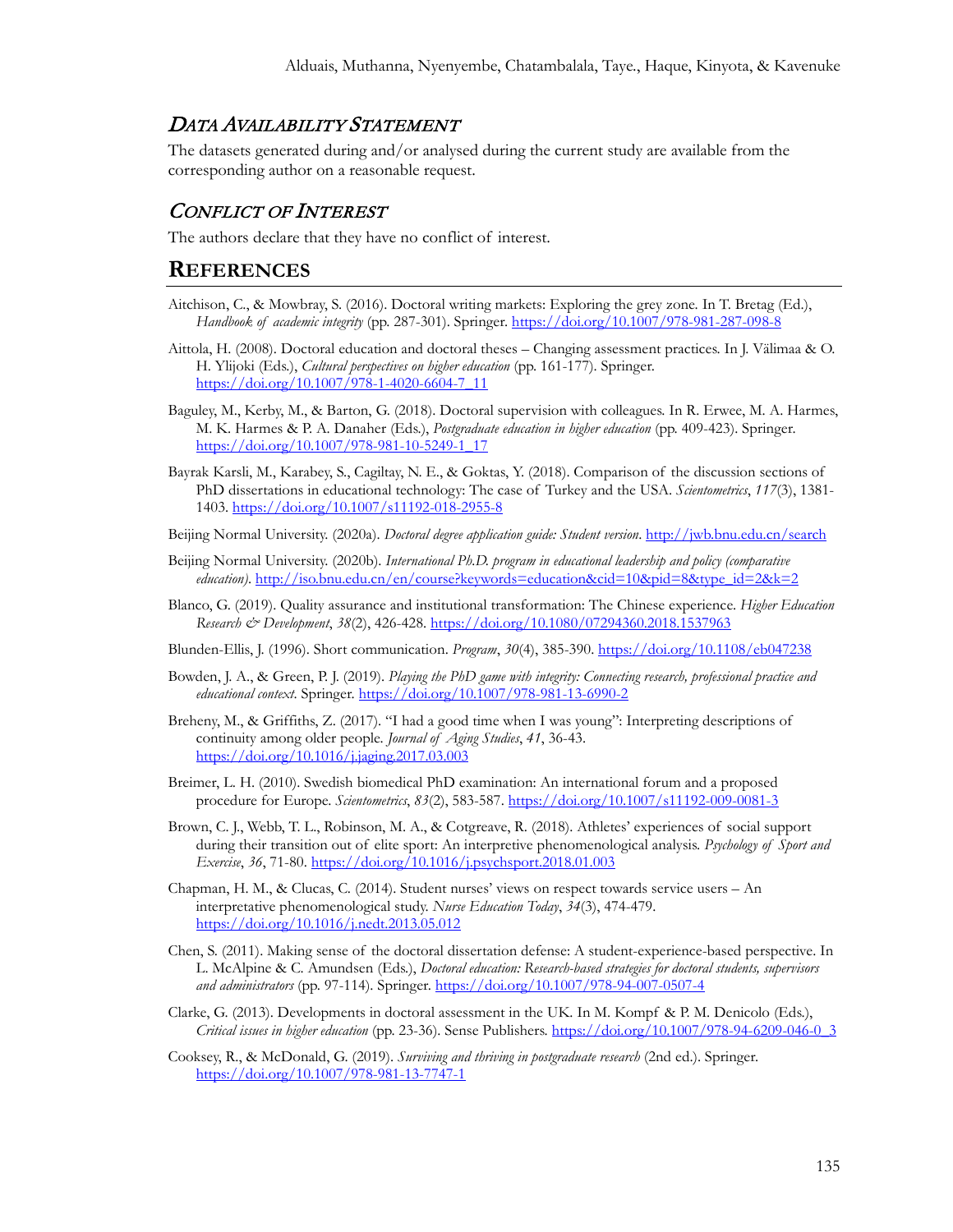- Cross, M., & Backhouse, J. (2014). Evaluating doctoral programmes in Africa: Context and practices. *Higher Education Policy*, *27*(2), 155-174.<https://doi.org/10.1057/hep.2014.1>
- Dabengwa, I. M., Raju, J., & Matingwina, T. (2020). Applying interpretive phenomenological analysis to library and information science research on blended librarianship: A case study. *Library and Information Science Research*, *42*(4), 101055.<https://doi.org/10.1016/j.lisr.2020.101055>
- Devos, C., Boudrenghien, G., Van der Linden, N., Azzi, A., Frenay, M., Galand, B., & Klein, O. (2017). Doctoral students' experiences leading to completion or attrition: A matter of sense, progress and distress. *European Journal of Psychology of Education*, *32*(1), 61-77. [https://doi.org/10.1007/s10212](https://doi.org/10.1007/s10212-016-0290-0)-016-0290-0
- Erwee, R., & Perry, C. (2018). Examination of doctoral theses: Research about the process and proposed procedures. In R. Erwee, M. A. Harmes, M. K. Harmes, & P. A. Danaher (Eds.), *Postgraduate education in higher education* (pp. 359-374). Springer[. https://doi.org/10.1007/978](https://doi.org/10.1007/978-981-10-5249-1_4)-981-10-5249-1\_4
- Fernández-Cano, A., Torralbo, M., & Vallejo, M. (2012). Time series of scientific growth in Spanish doctoral theses (1848-2009). *Scientometrics*, *91*(1), 15-36. [https://doi.org/10.1007/s11192](https://doi.org/10.1007/s11192-011-0572-x)-011-0572-x
- Francis, K., Mills, J., Chapman, Y., & Birks, M. (2009). Doctoral dissertations by publication: Building scholarly capacity whilst advancing new knowledge in the discipline of nursing. *International Journal of Doctoral Studies*, *4*, 097-106.<https://doi.org/10.28945/695>
- Freeman, S. (2018). The manuscript dissertation: A means of increasing competitive edge for tenure-track faculty positions. *International Journal of Doctoral Studies*, *13*, 273-292.<https://doi.org/10.28945/4093>
- Gilbar, O., Winstok, Z., Weinberg, M., & Bershtling, O. (2013). Whose doctorate is it anyway? Guidelines for an agreement between adviser and doctoral student regarding the advisement process and intellectual property rights. *Journal of Academic Ethics*, *11*(1), 73-80. [https://doi.org/10.1007/s10805](https://doi.org/10.1007/s10805-012-9177-0)-012-9177-0
- Gillingham, L., Seneca, J. J., & Taussig, M. K. (1991). The determinants of progress to the doctoral degree. *Research in Higher Education*, *32*(4), 449-468.<https://doi.org/10.1007/BF00992186>
- Goff, W. M., & Getenet, S. (2017). Design based research in doctoral studies: Adding a new dimension to doctoral research. *International Journal of Doctoral Studies*, *12*, 107-121. <https://doi.org/10.28945/3761>
- Granovsky, Y. V., Luibimova, T. N., Murashova, T. I., & Myatlev, V. D. (1992). Information-based evaluation of the quality of doctoral theses. *Scientometrics*, *23*(3), 361-376.<https://doi.org/10.1007/BF02029804>
- Grim, J. K., Kim, H., Morton, C. S., & DeMonbrun, M. (2021). The socialization for teaching: Factors related to teaching career aspirations for doctoral students of color. *International Journal of Doctoral Studies*, *16*, 449- 467[. https://doi.org/10.28945/4805](https://doi.org/10.28945/4805)
- Gu, J., Levin, J. S., & Luo, Y. (2018). Reproducing "academic successors" or cultivating "versatile experts": Influences of doctoral training on career expectations of Chinese PhD students. *Higher Education*, *76*(3), 427-447. [https://doi.org/10.1007/s10734](https://doi.org/10.1007/s10734-017-0218-x)-017-0218-x
- Guha, P., & Pande, D. (2021). A sentiment analysis of the PhD experience evidenced on Twitter. *International Journal of Doctoral Studies*, *16*, 513-531. <https://doi.org/10.28945/4813>
- Hagen, N. T. (2010). Deconstructing doctoral dissertations: How many papers does it take to make a PhD? *Scientometrics*, *85*(2), 567-579. [https://doi.org/10.1007/s11192](https://doi.org/10.1007/s11192-010-0214-8)-010-0214-8
- Hefferon, K., Grealy, M., & Mutrie, N. (2008). The perceived influence of an exercise class intervention on the process and outcomes of post-traumatic growth. *Mental Health and Physical Activity*, *1*(1), 32-39. <https://doi.org/10.1016/j.mhpa.2008.06.003>
- Holbrook, A., Dally, K., Avery, C., Lovat, T., & Fairbairn, H. (2017). Research ethics in the assessment of PhD theses: Footprint or footnote? *Journal of Academic Ethics*, *15*(4), 321-340. [https://doi.org/10.1007/s10805](https://doi.org/10.1007/s10805-017-9276-z)- 017-[9276](https://doi.org/10.1007/s10805-017-9276-z)-z
- Huang, F. (2018). Changes and challenges to Chinese doctoral education. In J. C. Shin, B. M. Kehm, & G. A. Jones (Eds.), *Doctoral education for the knowledge society: Convergence or divergence in national approaches?* (pp. 203- 222). Springer[. https://doi.org/10.1007/978](https://doi.org/10.1007/978-3-319-89713-4_12)-3-319-89713-4\_12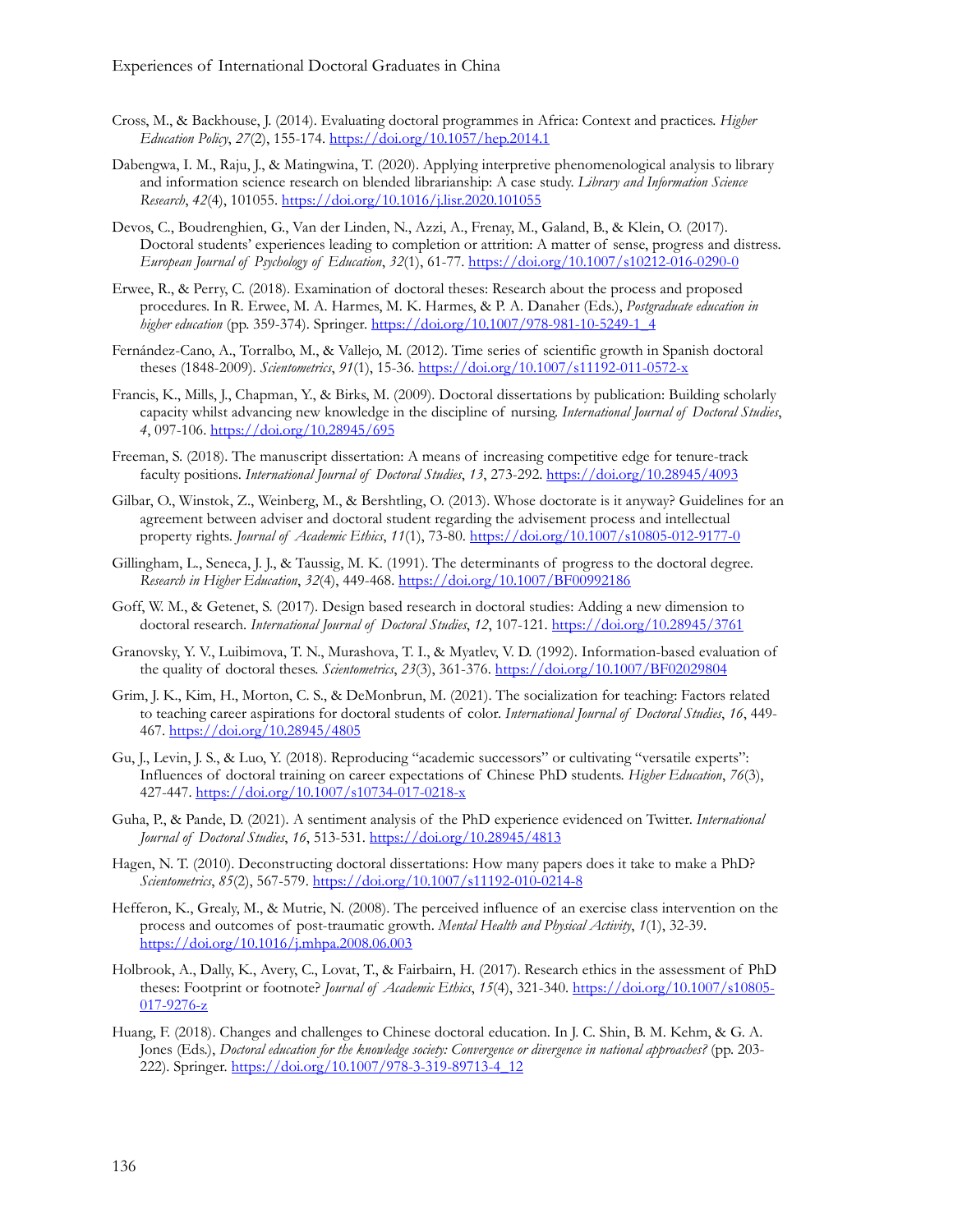- Kärnä, E. (2012). Pre-examiners' role and responsibility. In K. Määttä (Ed.), *Obsessed with the doctoral theses: Supervision and support during the dissertation process* (pp. 131-136). Sense Publishers. [https://doi.org/10.1007/978](https://doi.org/10.1007/978-94-6091-678-6_24)-94-6091-678-6\_24
- Kawano, T. (2018). Transmission of the professional identity through an embodied artistic ritual: An investigation of a dance/movement therapy welcoming ceremony. *The Arts in Psychotherapy*, *57*, 1-10. <https://doi.org/10.1016/j.aip.2017.09.001>
- Kemkes, R. J., & Akerman, S. (2019). Contending with the nature of climate change: Phenomenological interpretations from northern Wisconsin. *Emotion, Space and Society*, *33*, 100614. <https://doi.org/10.1016/j.emospa.2019.100614>
- Lakkala, S. (2012). My doctoral thesis was about inclusion Emotions and technique. In K. Määttä (Ed.), *Obsessed with the doctoral theses* (pp. 13-15). Sense Publishers. [https://doi.org/10.1007/978](https://doi.org/10.1007/978-94-6091-678-6_3)-94-6091-678-6\_3
- Langfeldt, L., & Kyvik, S. (2011). Researchers as evaluators: Tasks, tensions and politics. *Higher Education*, *62*(2), 199-212. [https://doi.org/10.1007/s10734](https://doi.org/10.1007/s10734-010-9382-y)-010-9382-y
- Larivière, V. (2012). On the shoulders of students? The contribution of PhD students to the advancement of knowledge. *Scientometrics*, *90*(2), 463-481. [https://doi.org/10.1007/s11192](https://doi.org/10.1007/s11192-011-0495-6)-011-0495-6
- Lin, Yn., & Hsu, A. Yp. (2012). Peer mentoring among doctoral students of science and engineering in Taiwan. *Asia Pacific Education Review*, *13*(4), 563-572. [https://doi.org/10.1007/s12564](https://doi.org/10.1007/s12564-012-9219-8)-012-9219-8
- Liu, S. (2016). Quality assurance and institutional transformation. *Higher Education in Asia: Quality, Excellence and Governance*. Springer. [https://doi.org/10.1007/978](https://doi.org/10.1007/978-981-10-1588-5)-981-10-1588-5
- Luo, L., Zhou, C., & Zhang, S. (2015). A study on changes of supervision model in universities and fostering creative PhD students in China. In A. Abraham, A. K. Muda, & Y.-H. Choo (Eds.), *Pattern analysis, intelligent security and the internet of things* (Vol. 355, pp. 49-61). Springer. [https://doi.org/10.1007/978](https://doi.org/10.1007/978-3-319-17398-6_5)-3-319-17398- [6\\_5](https://doi.org/10.1007/978-3-319-17398-6_5)
- Mantai, L. (2019). 'A source of sanity': The role of social support for doctoral candidates' belonging and becoming. International Journal of Doctoral Studies, 14, 367-382. <https://doi.org/10.28945/4275>
- Mathieu, E., & Adams, F. (1997). Doctoral study programmes in Europe. *Fresenius' Journal of Analytical Chemistry*, *357*(2), 215-220.<https://doi.org/10.1007/s002160050142>
- McCray, J., & Joseph-Richard, P. (2020). Towards a model of resilience protection: Factors influencing doctoral completion. *Higher Education*, *80*(4), 679-699. [https://doi.org/10.1007/s10734](https://doi.org/10.1007/s10734-020-00507-4)-020-00507-4
- McIntosh, G. L. (2018). Exploration of the perceived impact of carer involvement in mental health nurse education: Values, attitudes and making a difference. *Nurse Education in Practice*, *29*(January), 172-178. <https://doi.org/10.1016/j.nepr.2018.01.009>
- Menage, D., Bailey, E., Lees, S., & Coad, J. (2020). Women's lived experience of compassionate midwifery: Human and professional. *Midwifery*, *85*, 102662.<https://doi.org/10.1016/j.midw.2020.102662>
- Middleton, D. (2012). The loneliness of the long-distance student: Supervising students you rarely see. In C. Gormley-Heenan & S. Lightfoot (Eds.), *Teaching politics and international relations* (pp. 226-235). Palgrave Macmillan.<https://doi.org/10.1057/9781137003560>
- Myklebust, J. P., & Withers, J. (2017). Norway: Increasing internationalisation in PhD education. In G. Mihut, P. G. Altbach, & H. de Wit (Eds.), *Understanding higher education internationalization* (pp. 363-365). Sense Publishers. [https://doi.org/10.1007/978](https://doi.org/10.1007/978-94-6351-161-2_78)-94-6351-161-2\_78
- Padró, F. F., Green, J. H., & Templeton, R. (2018). Doctoral program types and legitimacy of models: Different forms for different purposes. In R. Erwee, M. A. Harmes, M. K. Harmes, & P. A. Danaher (Eds.), *Postgraduate education in higher education* (pp. 165-187). Springer[. https://doi.org/10.1007/978](https://doi.org/10.1007/978-981-10-5249-1_11)-981-10-5249- [1\\_11](https://doi.org/10.1007/978-981-10-5249-1_11)
- Paillassard, P., Schöpfel, J., & Stock, C. (2005). How to get a French doctoral thesis, especially when you arent's French. *Publishing Research Quarterly*, *21*(1), 73-93. [https://doi.org/10.1007/s12109](https://doi.org/10.1007/s12109-005-0009-6)-005-0009-6
- Parry, S. (1998). Disciplinary discourse in doctoral theses. *Higher Education*, *36*(3), 273-299. <https://doi.org/10.1023/A:1003216613001>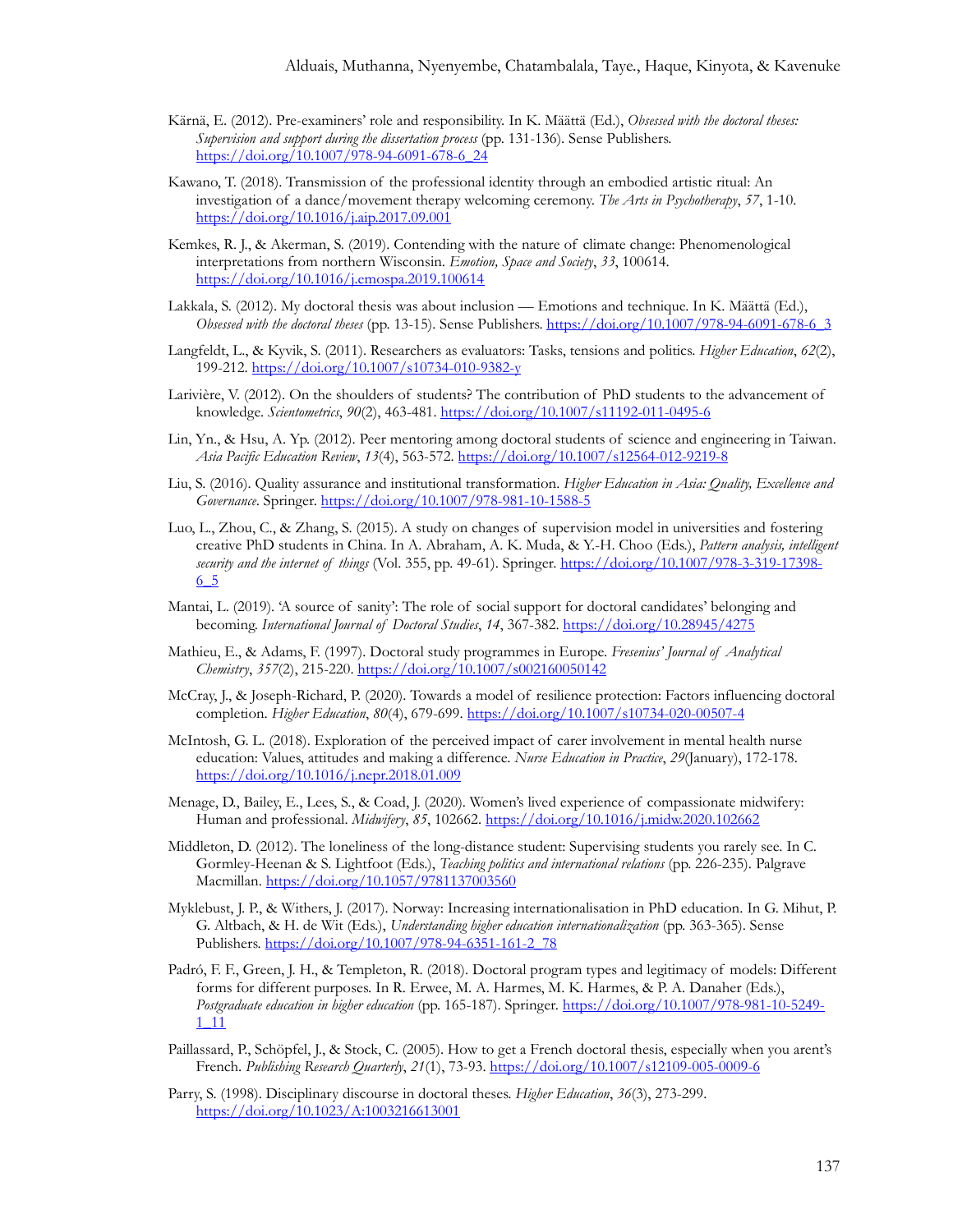- Quarles, D. R., & Roney, R. K. (1986). Preparation, style, and format of doctoral dissertations in U.S. colleges and universities. *Research in Higher Education*, *25*(1), 97-108[. https://doi.org/10.1007/BF00991881](https://doi.org/10.1007/BF00991881)
- Ray, S. (2007). Selecting a doctoral dissertation supervisor: Analytical hierarchy approach to the multiple criteria problem. *International Journal of Doctoral Studies*, *2*, 23-32.<https://doi.org/10.28945/55>
- Rigby, J., & Jones, B. (2020). Bringing the doctoral thesis by published papers to the social sciences and the humanities: A quantitative easing? A small study of doctoral thesis submission rules and practice in two disciplines in the UK. *Scientometrics*, *124*(2), 1387-1409. [https://doi.org/10.1007/s11192](https://doi.org/10.1007/s11192-020-03483-9)-020-03483-9
- Roberts, L. R. (2020). The validation of using assessment tools and a theory to mentor doctoral students with integrity and trustworthiness. *International Journal of Doctoral Studies*, *15*, 29-56. <https://doi.org/10.28945/4475>
- Roulston, C. (2012). Supervising a doctoral student. In C. Gormley-Heenan & S. Lightfoot (Eds.), *Teaching politics and international relations* (pp. 210-225). Palgrave Macmillan.<https://doi.org/10.1057/9781137003560>
- Smith, J. A., Flowers, P., & Larkin, M. (2009). *Interpretative phenomenological analysis: Theory, method and research*. Sage.
- Smith, R. V. (1990). Preparing theses and dissertations. In R. V. Smith, *Graduate research* (pp. 155-169). Springer. [https://doi.org/10.1007/978](https://doi.org/10.1007/978-1-4899-7410-5_9)-1-4899-7410-5\_9
- Stigmar, M. (2019). Learning from reasons given for rejected doctorates: Drawing on some Swedish cases from 1984 to 2017. *Higher Education*, *77*(6), 1031-1045. [https://doi.org/10.1007/s10734](https://doi.org/10.1007/s10734-018-0318-2)-018-0318-2
- Storey, V. A. (Ed.) (2016). *International perspectives on designing professional practice doctorates: Applying the critical friends approach to the EdD and beyond*. Palgrave Macmillan.
- Storhaug, A. S., & Øien, K. (2012). Fathers' encounters with the child welfare service. *Children and Youth Services Review*, *34*(1), 296-303.<https://doi.org/10.1016/j.childyouth.2011.10.031>
- Sverdlik, A., Hall, N. C., McAlpine, L., & Hubbard, K. (2018). The PhD experience: A review of the factors influencing doctoral students' completion, achievement, and well-being. *International Journal of Doctoral Studies*, *13*, 361-388[. https://doi.org/10.28945/4113](https://doi.org/10.28945/4113)
- Syncox, D., Genova, L. Di, Crump, A., & Winer, L. (2017). Doctoral student success: McGill University's holistic support model. In L. N. Wood & Y. A. Breyer (Eds.), *Success in higher education: Transitions to, within and from university* (pp. 343-361). Springer. [https://doi.org/10.1007/978](https://doi.org/10.1007/978-981-10-2791-8)-981-10-2791-8
- Trochim, W. M. K. (n.d.). *The research methods knowledge base*. Retrieved September 28, 2021, from [https://conjointly.com/kb/cite](https://conjointly.com/kb/cite-kb/)-kb/
- Uusiautti, S. (2012). Going with the research flow from Master's thesis to Doctoral thesis and beyond. In K. Määttä (Ed.), *Obsessed with the doctoral theses* (pp. 161-168). Sense Publishers. [https://doi.org/10.1007/978](https://doi.org/10.1007/978-94-6091-678-6_27)- 94-6091-678-[6\\_27](https://doi.org/10.1007/978-94-6091-678-6_27)
- Voski, A. (2020). The ecological significance of the overview effect: Environmental attitudes and behaviours in astronauts. *Journal of Environmental Psychology*, *70*, 101454.<https://doi.org/10.1016/j.jenvp.2020.101454>
- Weber, R. K., & Allen, E. J. (2016). Doctoral dissertation topics in education: Do they align with critical issues? *International Journal of Doctoral Studies*, *11*, 403-417.<https://doi.org/10.28945/3609>
- White, J. (2013). Doctoral education and new managerialism. In M. Vicars & T. McKenna (Eds.), *Discourse, power, and resistance down under* (pp. 187-194). Sense Publishers. [https://doi.org/10.1007/978](https://doi.org/10.1007/978-94-6209-509-0_18)-94-6209-509- [0\\_18](https://doi.org/10.1007/978-94-6209-509-0_18)
- Williams, D. D. (2011). *Qualitative inquiry in daily life: Exploring qualitative thought*. WordPress. <https://qualitativeinquirydailylife.wordpress.com/>
- Yang, C. Y., & Bai, L. (2020). Psychological adjustment of Chinese PhD students: A narrative study. *International Journal of Doctoral Studies*, *15*, 596-614.<https://doi.org/10.28945/4649>
- Zheng, G., Kivistö, J., Shen, W., & Cai, Y. (2019). Comparing doctoral education in China and Finland: An institutional logics perspective. In H. Liu, F. Dervin, & X. Du (Eds.), *Nordic-Chinese intersections within education* (pp. 197-231). Palgrave Macmillan. [https://doi.org/10.1007/978](https://doi.org/10.1007/978-3-030-28588-3_9)-3-030-28588-3\_9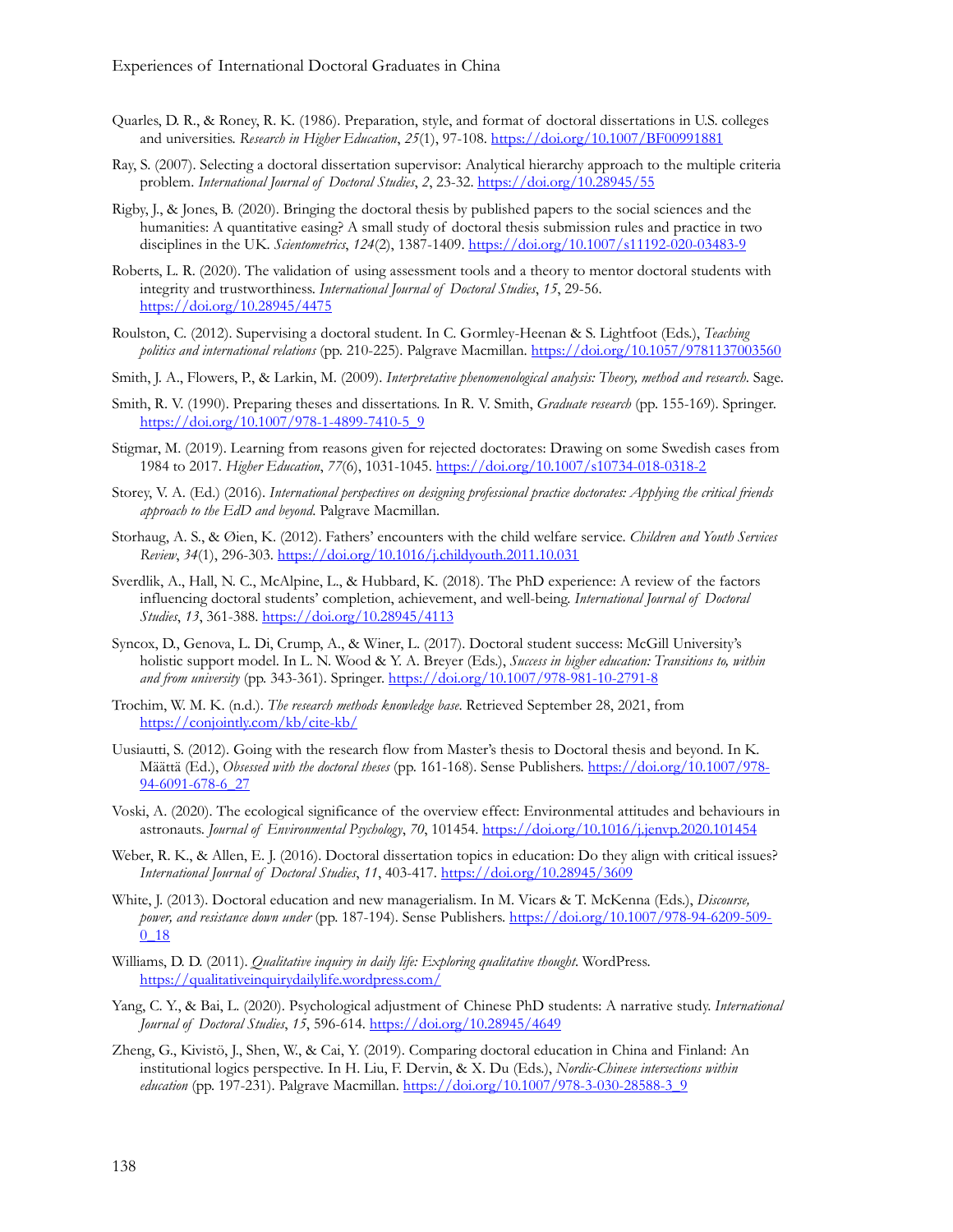#### **AUTHORS**



**Ahmed Alduais (Ph.D.)** has international experience in teaching and research in Italy, China, Turkey, Saudi Arabia, and Yemen. He has taught and worked internationally with teams in several countries. Currently, he is a member of the Social and Language Development Lab (SLD-Lab) and is involved in developmental psychology projects related to child development and child language. He has a broad range of research interests, including clinical and experimental linguistics, assessment and diagnosis of speech and language disorders, psycholinguistics, neurolinguistics, biolinguistics, research methodology, and research integrity. He is part of the Teacher and Educator Professionalism (TEDUPO) research group at NTNU, Norway. He has also recently

established the Scientometrics and Bibliometrics Research Group, which includes members from different countries and focuses on interdisciplinary linguistics studies.



**Abdulghani Muthanna** is an associate professor in the Department of Teacher Education, Norwegian University of Science and Technology (NTNU), Norway. With interdisciplinary expertise in the development and reform of comparative and international (teacher) education in international contexts, his research interests include education policy, research ethics and integrity, research supervision, and teacher professionalism. He is also the leader of the Teacher and Educator Professionalism (TEDUPO) research group [\(https://www.ntnu.edu/ilu/tedupo\)](https://www.ntnu.edu/ilu/tedupo) at NTNU.



**Dr. Fabian W. Nyenyembe** is an officer in the Department of Higher Education at the Ministry of Education, Science and Technology in Tanzania. In 2019, he earned a Ph.D. in Educational Leadership and Policy (Comparative Education) from Beijing Normal University, China. Among his research interests are Educational Leadership and Policy, Educational Effectiveness, Instructional Design, and Competency-based Learning.



**Dr. Jim Chatambala** teaches Education Administration and Management and Sociology of Education at Mzuzu University in Malawi. He served as Dean of Education for Domasi College of Education in Malawi. In 2019, he received his Ph.D. in Education Leadership and Policy (Comparative Education) from Beijing Normal University, China. He also holds a Master of Sociology of Education from the University of Malawi, Malawi. Among his research interests are girls' education, gender and education, school leadership, education policy, and school discipline. In the course of his career, Jim has served as a Senior Lecturer in Sociology of Education at Domasi College of Education in Malawi from

2005 to 2021, as well as an Adjunct Lecturer in Sociology of Education at the Faculty of Education at the University of Malawi in Malawi from 2012 to 2016.